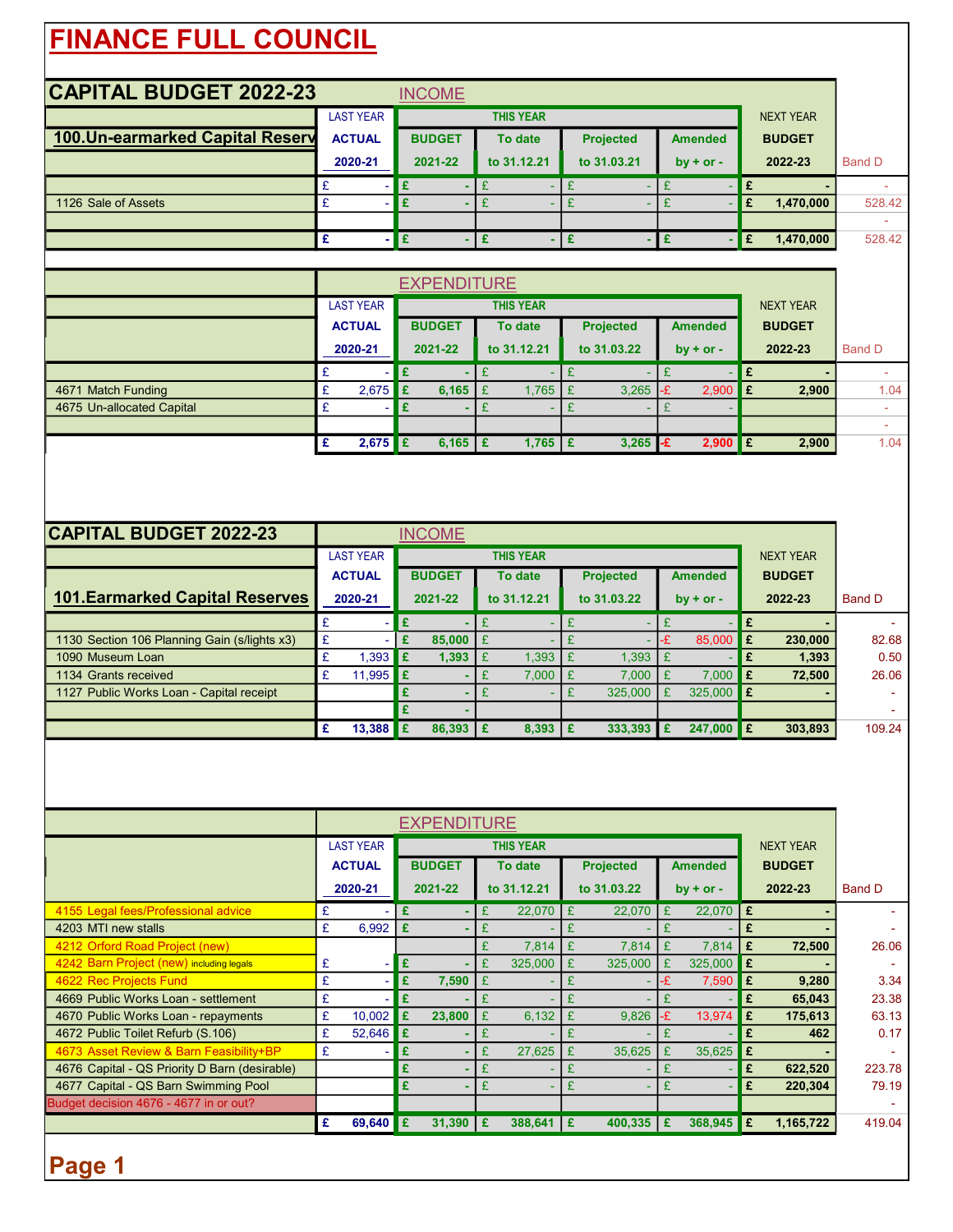| <b>REVENUE BUDGET 2022-23</b>                          |                         | <b>INCOME</b>                             |                            |                                                  |                             |                     |               |
|--------------------------------------------------------|-------------------------|-------------------------------------------|----------------------------|--------------------------------------------------|-----------------------------|---------------------|---------------|
|                                                        | <b>LAST YEAR</b>        |                                           | <b>THIS YEAR</b>           |                                                  |                             | <b>NEXT YEAR</b>    |               |
| 102. Earmarked Reserves                                | <b>ACTUAL</b>           | <b>BUDGET</b>                             | To date                    | <b>Projected</b>                                 | <b>Amended</b>              | <b>BUDGET</b>       |               |
|                                                        | 2020-21                 | 2021-22                                   | to 31.12.21                | to 31.03.22                                      | by $+$ or $-$               | 2022-23             | <b>Band D</b> |
|                                                        | £                       |                                           | $\mathbf{E}$               | E<br>179,335                                     |                             | £                   |               |
| 1130 Section 106 Planning Gain<br>1134 Grants Received | $\mathbf{v}$<br>£<br>÷. | $\mathbf{f}$<br>$\blacksquare$<br>£<br>ä, | 179,335<br>£<br>14.000     | £<br>14.000                                      | 179,335<br>£<br>£<br>14.000 | £<br>21.000         | 7.55          |
|                                                        | £                       | £                                         | £                          | £                                                | £                           | £                   |               |
|                                                        | £                       | £                                         | £<br>193,335               | £<br>193,335                                     | £<br>193,335                | £<br>21,000         | 7.55          |
|                                                        |                         |                                           |                            |                                                  |                             |                     |               |
|                                                        |                         |                                           |                            |                                                  |                             |                     |               |
|                                                        |                         | <b>EXPENDITURE</b>                        |                            |                                                  |                             |                     |               |
|                                                        | <b>LAST YEAR</b>        |                                           | <b>THIS YEAR</b>           |                                                  |                             | <b>NEXT YEAR</b>    |               |
| 102. Earmarked Revenue Reserves                        | <b>ACTUAL</b>           | <b>BUDGET</b>                             | To date                    | <b>Projected</b>                                 | <b>Amended</b>              | <b>BUDGET</b>       |               |
|                                                        | 2020-21                 | 2021-22                                   | to 30.11.21                | to 31.03.22                                      | by $+$ or $-$               | 2022-23             | <b>Band D</b> |
| 4180 Section 106 Planning Gain                         | £<br>$\mathbf{v}$       | £<br>$\blacksquare$                       | £<br>L,                    | £<br>$\sim$                                      | £<br>$\omega$               | £<br>179,335        | 78.59         |
| 4180 Election/By Election                              | £<br>$\mathbf{v}$       | $\overline{\mathbf{f}}$<br>ä,             | £                          | £<br>÷.                                          | £                           | £                   |               |
| 4525 Community support grants (SH Carter 22)           | £                       | £<br>ä,                                   | £<br>867                   | £<br>5,000                                       | £<br>5,000                  | £<br>5,000          | 2.19          |
| 4800 Cultural Consortium Projects                      | $\overline{f}$          | £                                         | £                          | £<br>14.000                                      | £<br>14,000                 | £<br>21,000         | 9.20          |
| 4751 GBC Due diligence costs                           | £<br>1,800              | £<br>$\blacksquare$                       | £                          | £<br>÷                                           | £                           | £                   | $\sim$        |
| 4752 Barn due diligence costs                          | £<br>2,200              | £<br>ä,                                   | £<br>400                   | £<br>400                                         | £<br>400                    | £                   | ÷.            |
|                                                        | £                       | £                                         | £                          | £                                                | £                           |                     | ÷             |
|                                                        |                         | £<br>8.700                                |                            | £                                                | ٠£<br>8.700 £               |                     |               |
|                                                        | £<br>4.000              | £<br>8,700                                | £<br>1.267                 | £<br>19,400                                      | £<br>10,700                 | 205,335<br>£        | 89.98         |
|                                                        |                         |                                           |                            |                                                  |                             |                     |               |
|                                                        |                         |                                           |                            |                                                  |                             |                     |               |
|                                                        |                         | <b>INCOME</b>                             |                            |                                                  |                             |                     |               |
|                                                        | <b>LAST YEAR</b>        |                                           | <b>THIS YEAR</b>           |                                                  |                             | <b>NEXT YEAR</b>    |               |
| 110. PRECEPT                                           | <b>ACTUAL</b>           | <b>BUDGET</b>                             | To date                    | <b>Projected</b>                                 | <b>Amended</b>              | <b>BUDGET</b>       |               |
|                                                        | 2020-21                 | 2021-22                                   | to 31.12.21                | to 31.03.22                                      | by $+$ or $-$               | 2022-23             | <b>Band D</b> |
| 6000 Precept                                           | £<br>419,500            | £<br>425,950                              | £<br>425,950               | £<br>425,950                                     | £                           | £<br>435.111        | 156.41        |
|                                                        |                         |                                           |                            |                                                  |                             |                     |               |
|                                                        | £<br>419,500            | £<br>425,950                              | £<br>425.950               | £<br>425.950                                     | £                           | £<br>435.111        | 156.41        |
|                                                        |                         |                                           |                            |                                                  |                             |                     |               |
|                                                        |                         |                                           | 9,161 Increase             |                                                  |                             |                     |               |
|                                                        |                         | <b>Tax Base 2781.90</b>                   |                            |                                                  |                             | Increase to pay $=$ | 0.15          |
|                                                        |                         |                                           | Tax Base last year 2720.70 |                                                  |                             | Band D Last Year =  | 156.56        |
|                                                        |                         |                                           |                            | <b>Overall % increase to Council Tax Payer =</b> |                             |                     | $-0.1%$       |
|                                                        |                         |                                           |                            |                                                  |                             |                     |               |
| Page 2                                                 |                         |                                           |                            |                                                  |                             |                     |               |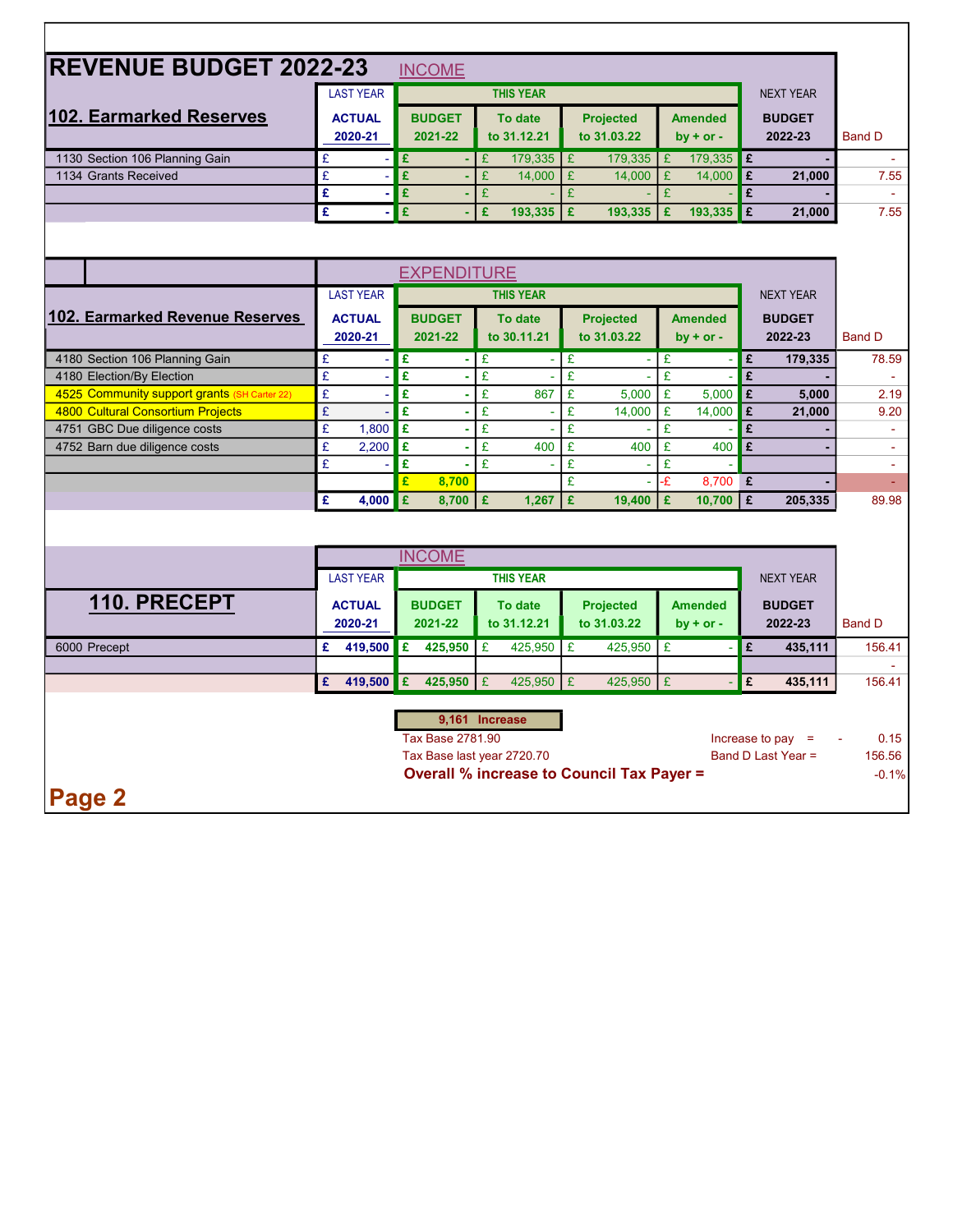|                                           |                                  |     | <b>INCOME</b>      |   |                  |     |                  |             |                |                         |                  |                  |
|-------------------------------------------|----------------------------------|-----|--------------------|---|------------------|-----|------------------|-------------|----------------|-------------------------|------------------|------------------|
| <b>307. AMENITIES &amp; AGENCY</b>        | <b>LAST YEAR</b>                 |     |                    |   | <b>THIS YEAR</b> |     |                  |             |                |                         | <b>NEXT YEAR</b> |                  |
|                                           | <b>ACTUAL</b>                    |     | <b>BUDGET</b>      |   | To date          |     | Projected        |             | <b>Amended</b> |                         | <b>BUDGET</b>    |                  |
|                                           | 2020-21                          |     | 2021-22            |   | 31.12.21         |     | to 31.03.22      |             | $bv + or -$    |                         | 2022-23          | <b>Band D</b>    |
| 1000 Office Rent - former TIC building    | £<br>2,134                       |     | £<br>5,862         | £ | 4,268            | £   | 5.689            | £           | 173            | E                       | 5.862            | 2.11             |
| 1092 Relief in Need (Agency)              | £<br>1,000                       |     | £                  | £ |                  | £   |                  | £           |                | $\overline{\mathbf{f}}$ |                  |                  |
| 1100 Hire/connect fees - T/Cent. electric | $\overline{\mathbf{f}}$          | 592 | E.<br>500          | £ | 533              | £   | 910              | £           | 410            | £                       | 900              | 0.32             |
| 1101 Car Charging Points - fees/usage     | £                                | 10  | £<br>135           | £ | 23               | £   | 35               | £           | 100            | £                       | 40               | 0.01             |
|                                           |                                  |     |                    |   |                  |     |                  |             |                |                         |                  |                  |
|                                           | £<br>3,736                       |     | E.<br>6,497        | £ | 4,824            | l £ | 6,634            | $\mathbf f$ | 137            | £                       | 6,802            | 2.45             |
|                                           |                                  |     |                    |   |                  |     |                  |             |                |                         |                  |                  |
|                                           |                                  |     |                    |   |                  |     |                  |             |                |                         |                  |                  |
|                                           |                                  |     | <b>EXPENDITURE</b> |   |                  |     |                  |             |                |                         |                  |                  |
|                                           | <b>LAST YEAR</b>                 |     |                    |   | <b>THIS YEAR</b> |     |                  |             |                |                         | <b>NEXT YEAR</b> |                  |
|                                           | <b>ACTUAL</b>                    |     | <b>BUDGET</b>      |   | To date          |     | <b>Projected</b> |             | <b>Amended</b> |                         | <b>BUDGET</b>    |                  |
|                                           | 2020-21                          |     | 2021-22            |   | to 31.12.21      |     | to 31.03.22      |             | $bv + or -$    |                         | 2022-23          | <b>Band D</b>    |
|                                           |                                  |     |                    |   |                  |     |                  |             |                |                         |                  |                  |
| 4230 General maintenance                  | £                                | 330 | E.<br>255          | £ | 299              | £   | 255              | £           |                | £                       | 265              | $\omega$<br>0.10 |
| 4350 (TIC) service Level agreement        | £<br>3,070                       |     | £<br>3,130         | £ | 2,070            | £   | 3,130            | £           |                | $\pmb{\mathfrak{E}}$    | 3,195            | 1.15             |
| 4420 War Memorial Electric                | £                                | 48  | £<br>50            | £ | 45               | £   | 48               | £           | $\overline{2}$ | £                       | 55               | 0.02             |
| 4425 Town Centre Electric                 | £<br>1,125                       |     | £<br>1,122         | £ | 587              | £   | 950              | £           | 172            | $\overline{\mathbf{f}}$ | 1,000            | 0.36             |
| 4426 Town Centre WiFi                     | £                                | 557 | £<br>615           | £ | 558              | £   | 800              | £           | 185            | £                       | 840              | 0.30             |
| 4510 Street Lighting                      | £<br>17,130                      |     | £<br>26,928        | £ | 17.777           | £   | 17,777           | £           | 9,152          | £                       | 21,500           | 7.73             |
| 4512 Twinning Bursary                     | £                                | 3   | £<br>250           | £ |                  | £   |                  | £           | 250            | £                       | 250              | 0.09             |
| 4525 Community support grants             | £                                | 217 | £<br>200           | £ | 741              | £   | 1,241            | £           | 1,041          | £                       | 1,300            | 0.47             |
| 4530 Mayors Allowance                     | £<br>1,250                       |     | £<br>1,250         | £ |                  | £   | ÷                | -£          | 1,250          | £                       | 1,250            | 0.45             |
| 4531 Mayors Reception                     | $\overline{\mathbf{f}}$          |     | £<br>1,125         | £ |                  | £   |                  | £           | 1,125          | £                       | 1,125            | 0.40             |
| 4532 Mayors Civic Service                 | £                                |     | £<br>500           | £ |                  | £   |                  | £-          | 500            | £                       | 500              | 0.18             |
| 4534 Civic Regalia                        | £                                | 277 | £<br>100           | £ |                  | £   | 100              | £           |                | £                       | 100              | 0.04             |
| 4540 Xmas Lights                          | $\overline{\mathbf{E}}$<br>3,656 |     | £<br>6,000         | £ | 221              | £   | 6,000            | £           |                | £                       | 6,000            | 2.16             |
| 4999 Sundry expenses                      | £                                |     | £                  |   |                  |     |                  |             |                |                         |                  |                  |
|                                           | £<br>27,663                      |     | £<br>41,525   £    |   | 22,298           | l £ | 30,301           | -£          | 11,225         | Ι£                      | 37,380           | 13.44            |
|                                           |                                  |     |                    |   |                  |     |                  |             |                |                         |                  |                  |
|                                           |                                  |     |                    |   |                  |     |                  |             |                |                         |                  |                  |
|                                           |                                  |     |                    |   |                  |     |                  |             |                |                         |                  |                  |
| Page 3                                    |                                  |     |                    |   |                  |     |                  |             |                |                         |                  |                  |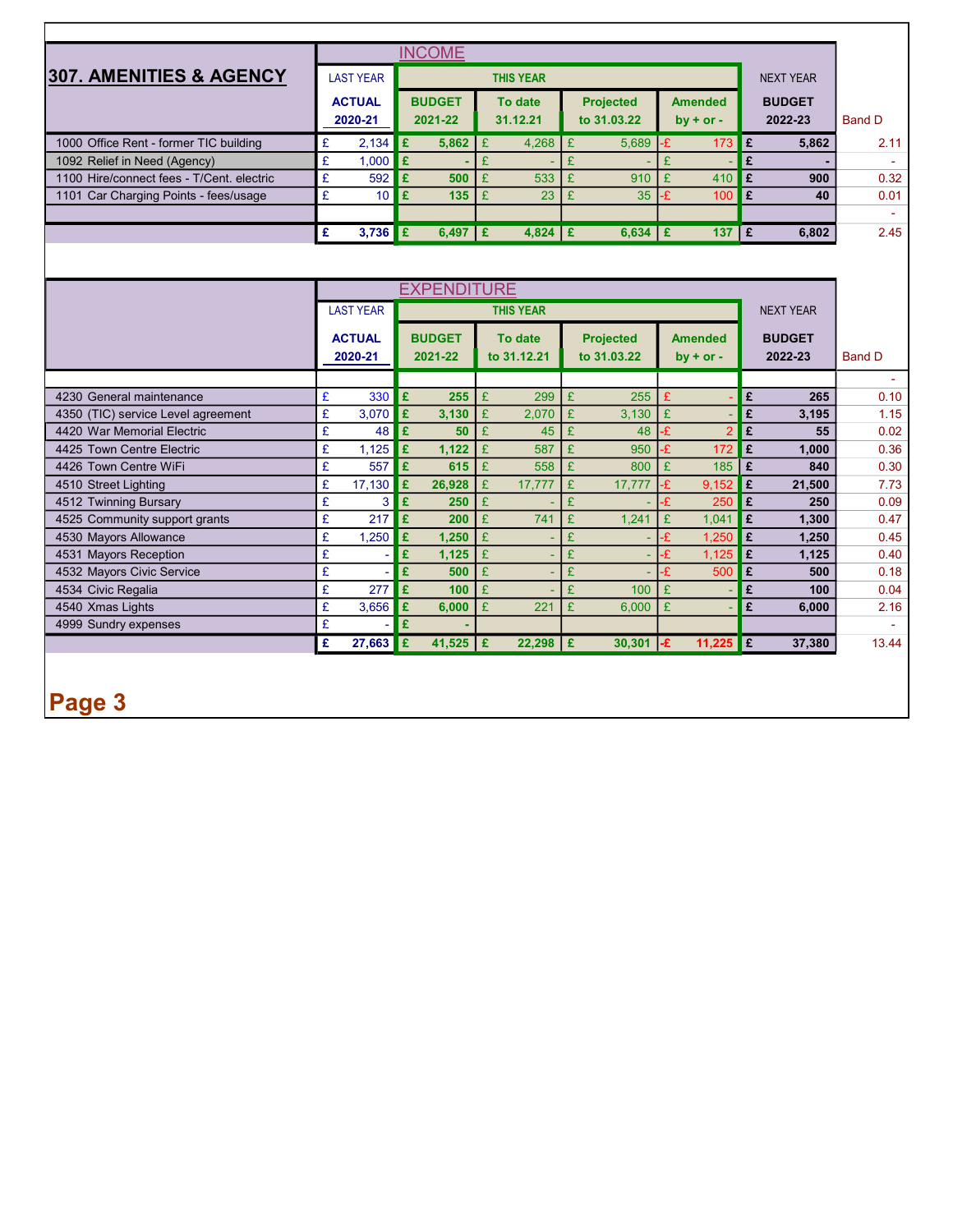| <b>MARKET COMMITTEE</b>               |                          |                                        |                          |                               |           |   |                                 |    |                               |                |                          |               |
|---------------------------------------|--------------------------|----------------------------------------|--------------------------|-------------------------------|-----------|---|---------------------------------|----|-------------------------------|----------------|--------------------------|---------------|
|                                       |                          |                                        | <b>INCOME</b>            |                               |           |   |                                 |    |                               |                |                          |               |
| <b>201. MARKET</b>                    | <b>LAST YEAR</b>         |                                        |                          | <b>THIS YEAR</b>              |           |   |                                 |    |                               |                | <b>NEXT YEAR</b>         |               |
|                                       | <b>ACTUAL</b><br>2020-21 |                                        | <b>BUDGET</b><br>2021-22 | <b>To date</b><br>to 31.12.21 |           |   | <b>Projected</b><br>to 31.03.22 |    | <b>Amended</b><br>$by + or -$ |                | <b>BUDGET</b><br>2022-23 | <b>Band D</b> |
| 1010 Market Casual                    | 2,654<br>£               | £                                      | 3,100                    | £                             | 3,714     | £ | 4,255                           | £  | 1,155                         | l£             | 3,800                    | 1.37          |
| 1011 Market & Auction Licence         | £<br>17,197              | £                                      | 29,400                   | £                             | 25,305    | £ | 26,614                          | £  | 2,786                         | $\overline{f}$ | 27,900                   | 10.03         |
| 1019 Market Stall Hire                | £<br>539                 | £                                      | 500                      | £                             | 530       | £ | 700                             | £  | 200                           | Ι£             | 700                      | 0.25          |
| 9998 Early Payment Discount           | £<br>2,139               | £                                      | 3,400                    | £                             | 2,080     | £ | 2.286                           | £  | 1,114                         | £.             | 2,400                    | 0.86          |
|                                       |                          |                                        |                          |                               |           |   |                                 |    |                               |                |                          | 10.78         |
|                                       | 18,251<br>£              | £                                      | 29,600                   | £                             | 27,469    | £ | 29,283                          | Ŀ£ | 317                           | E              | 30,000                   |               |
|                                       | <b>LAST YEAR</b>         | <b>EXPENDITURE</b><br><b>THIS YEAR</b> |                          |                               |           |   |                                 |    |                               |                | <b>NEXT YEAR</b>         |               |
|                                       | <b>ACTUAL</b><br>2020-21 |                                        | <b>BUDGET</b><br>2021-22 | <b>To date</b><br>to 31.12.21 |           |   | <b>Projected</b><br>to 31.03.22 |    | <b>Amended</b><br>$bv + or -$ |                | <b>BUDGET</b><br>2022-23 | <b>Band D</b> |
| 4020 Market Rates                     | 3,493<br>£               | £                                      | 3,493                    | £                             | 3,144     | £ | 3,493                           | £  |                               | £              | 3,493                    | 1.26          |
| 4061 Telephone (MS Mobile)            | £<br>223                 | £                                      | 255                      | £                             | 129       | £ | 175                             | £  | 80                            | £              | 185                      | 0.07          |
| 4123 Membership/Subscriptions (NABMA) | £                        | £                                      | 365                      | £                             | 369       | £ | 369                             | £  | $\overline{4}$                | £              | 385                      | 0.14          |
| 4130 Market Promotion/advertising     | £<br>210                 | £                                      | 1,000                    | £                             | 339       | £ | 600                             | £  | 400                           | £              | 1,000                    | 0.36          |
| 4205 Market Stalls - Erect/Dismantle  | £<br>1,170               | £                                      |                          | £                             |           | £ |                                 | £  |                               | £              |                          | $\sim$        |
| 4206 Market Stalls - Repair & Replace | £                        | £                                      | 500                      | £                             | 19        | £ | 500                             | £  |                               | £              | 525                      | 0.19          |
|                                       |                          |                                        |                          |                               |           |   |                                 |    |                               |                |                          |               |
|                                       | £<br>$5,096$ £           |                                        | $5,613$ £                |                               | 4,000 $E$ |   | 5,137 $\left  -E \right $       |    | $476$ £                       |                | 5,588                    | 2.01          |
|                                       |                          |                                        | <b>INCOME</b>            |                               |           |   |                                 |    |                               |                |                          |               |

|                                      |                  |                          | .                |                  |    |                  |                |    |                  |               |
|--------------------------------------|------------------|--------------------------|------------------|------------------|----|------------------|----------------|----|------------------|---------------|
| <b>203. EVENTS</b>                   | <b>LAST YEAR</b> |                          |                  | <b>THIS YEAR</b> |    |                  |                |    | <b>NEXT YEAR</b> |               |
|                                      | <b>ACTUAL</b>    |                          | <b>BUDGET</b>    | To date          |    | <b>Projected</b> | <b>Amended</b> |    | <b>BUDGET</b>    |               |
|                                      | 2020-21          |                          | 2021-22          | 31.12.21         |    | to 31.03.22      | $by + or -$    |    | 2022-23          | <b>Band D</b> |
| 1004 Equipment Hire                  |                  | £                        | $55$ $E$         |                  |    |                  | 55             | £  |                  |               |
| 1016 Xmas Market Income              | 61               | £                        | 3.200            | 13,241           | Ι£ | 14,829           | 11,629         | ١£ | 15,000           | 5.39          |
| 1017 Sheep Fair Income               |                  |                          | 100 <sub>1</sub> |                  |    |                  | 100            | £  | 100              | 0.04          |
| 1018 Car Rally Income (netted off)   |                  |                          | 1,500            | $1,646$   £      |    | 1,690            | 190            |    | 1,500            | 0.54          |
| 1134 Grants received                 | 2,003            | £                        | 2,003            |                  |    |                  | 2,003          | £  |                  |               |
| 1180 Fundraising events (netted off) |                  | $\overline{\phantom{a}}$ |                  |                  |    |                  |                |    |                  |               |
|                                      |                  |                          |                  |                  |    |                  |                |    |                  |               |
|                                      | 1,942            |                          | $6,858$   £      | 14,887   £       |    | $16.519$ $E$     | 9,661          |    | 16,600           | 5.97          |

|                                        |   |                          |    | <b>EXPENDITURE</b>       |   |                        |                                 |    |                               |   |                          |               |
|----------------------------------------|---|--------------------------|----|--------------------------|---|------------------------|---------------------------------|----|-------------------------------|---|--------------------------|---------------|
|                                        |   | <b>LAST YEAR</b>         |    |                          |   | <b>THIS YEAR</b>       |                                 |    |                               |   | <b>NEXT YEAR</b>         |               |
|                                        |   | <b>ACTUAL</b><br>2020-21 |    | <b>BUDGET</b><br>2021-22 |   | To date<br>to 31.12.21 | <b>Projected</b><br>to 31.03.22 |    | <b>Amended</b><br>$by + or -$ |   | <b>BUDGET</b><br>2022-23 | <b>Band D</b> |
| 4208 VE Day expenses                   | £ | 539                      | £  |                          | £ |                        |                                 | £  |                               |   |                          | . .           |
| 4215 Xmas Market expenses              | £ | 43                       |    | 2,300                    |   | 7,818                  | 9,351                           |    | 7,051                         | £ | 10,000                   | 3.59          |
| 4216 Sheep Fair expenses               | £ |                          |    | 400                      |   |                        |                                 | -£ | 400                           | £ | 400                      | 0.14          |
| 4218 Queens Platinum Jubilee           | £ |                          |    |                          |   |                        |                                 |    |                               |   | 2,000                    | 0.72          |
| 4219 Town Flags - repairs/replacements | £ | 112 <sub>1</sub>         |    | 500                      |   | 434                    | 500                             |    | ٠                             | £ | 500                      | 0.18          |
|                                        |   |                          |    |                          |   |                        |                                 |    |                               |   |                          | $\sim$        |
|                                        | £ | 694                      | Ι£ | $3,200$ $E$              |   | 8,252   E              | 9,851   £                       |    | 6,651   £                     |   | 12,900                   | 4.64          |
|                                        |   |                          |    |                          |   |                        |                                 |    |                               |   |                          |               |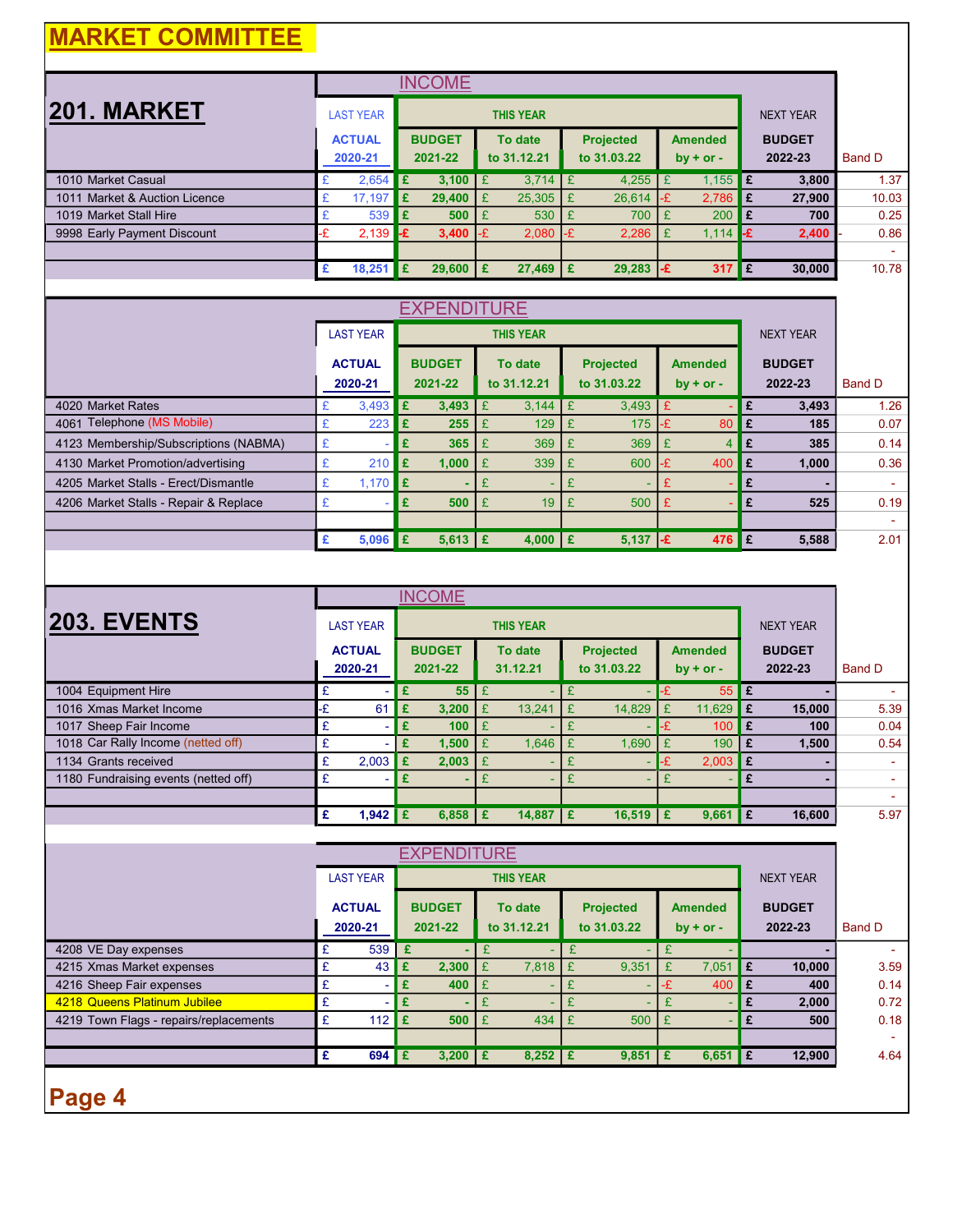### ASSETS & OPEN SPACES COMMITTEE

|                        |                  |             |     | <b>INCOME</b>      |                  |    |                  |                |     |                  |               |
|------------------------|------------------|-------------|-----|--------------------|------------------|----|------------------|----------------|-----|------------------|---------------|
|                        | <b>LAST YEAR</b> |             |     |                    | <b>THIS YEAR</b> |    |                  |                |     | <b>NEXT YEAR</b> |               |
| <b>303. ALLOTMENTS</b> | <b>ACTUAL</b>    |             |     | <b>BUDGET</b>      | To date          |    | <b>Projected</b> | <b>Amended</b> |     | <b>BUDGET</b>    |               |
|                        | 2020-21          |             |     | 2021-22            | to 31.12.21      |    | to 31,03,22      | $by + or -$    |     | 2022-23          | <b>Band D</b> |
| 1030 Allotment Rent    |                  | $8,439$ $E$ |     | $7,900$ $E$        | 8,763            | 1£ | $8,763$   £      | 863            | l £ | 8,982            | 3.23          |
|                        |                  |             |     |                    |                  |    |                  |                |     |                  | ۰.            |
|                        | £                | 8,439       | l £ | 7,900 $E$          | 8,763   £        |    | 8,763   $E$      | 863            | £   | 8,982            | 3.23          |
|                        |                  |             |     |                    |                  |    |                  |                |     |                  |               |
|                        |                  |             |     | <b>EXPENDITURE</b> |                  |    |                  |                |     |                  |               |

|                                           | <b>LAST YEAR</b>         |                          | <b>THIS YEAR</b>       |                                 |       |                               | <b>NEXT YEAR</b>         |               |
|-------------------------------------------|--------------------------|--------------------------|------------------------|---------------------------------|-------|-------------------------------|--------------------------|---------------|
|                                           | <b>ACTUAL</b><br>2020-21 | <b>BUDGET</b><br>2021-22 | To date<br>to 31.12.21 | <b>Projected</b><br>to 31.03.22 |       | <b>Amended</b><br>$by + or -$ | <b>BUDGET</b><br>2022-23 | <b>Band D</b> |
| 4021 Allotment Water Rates                | .698                     | $2.000$ $E$              | $1.141 \mid \pounds$   | $1,950$ -£                      |       | 50                            | 2,000                    | 0.72          |
| 4051 Allotment Waste Collection/Clearance | 365                      | 450                      | 150                    | 425                             |       | 25                            | 450                      | 0.16          |
| 4075 Repairs/replacement                  | 182                      | 150                      | 55                     | 150                             |       |                               | 160                      | 0.06          |
| 4230 Allotment General Maintenance        | 210 <sub>1</sub>         | 300                      |                        | 270                             | - 1-F | 30                            | 300                      | 0.11          |
|                                           |                          |                          |                        |                                 |       |                               |                          |               |
|                                           | $2,455$ E                | $2,900$   £              | 1,346   £              |                                 |       | $105$ $E$                     | 2,910                    | 1.05          |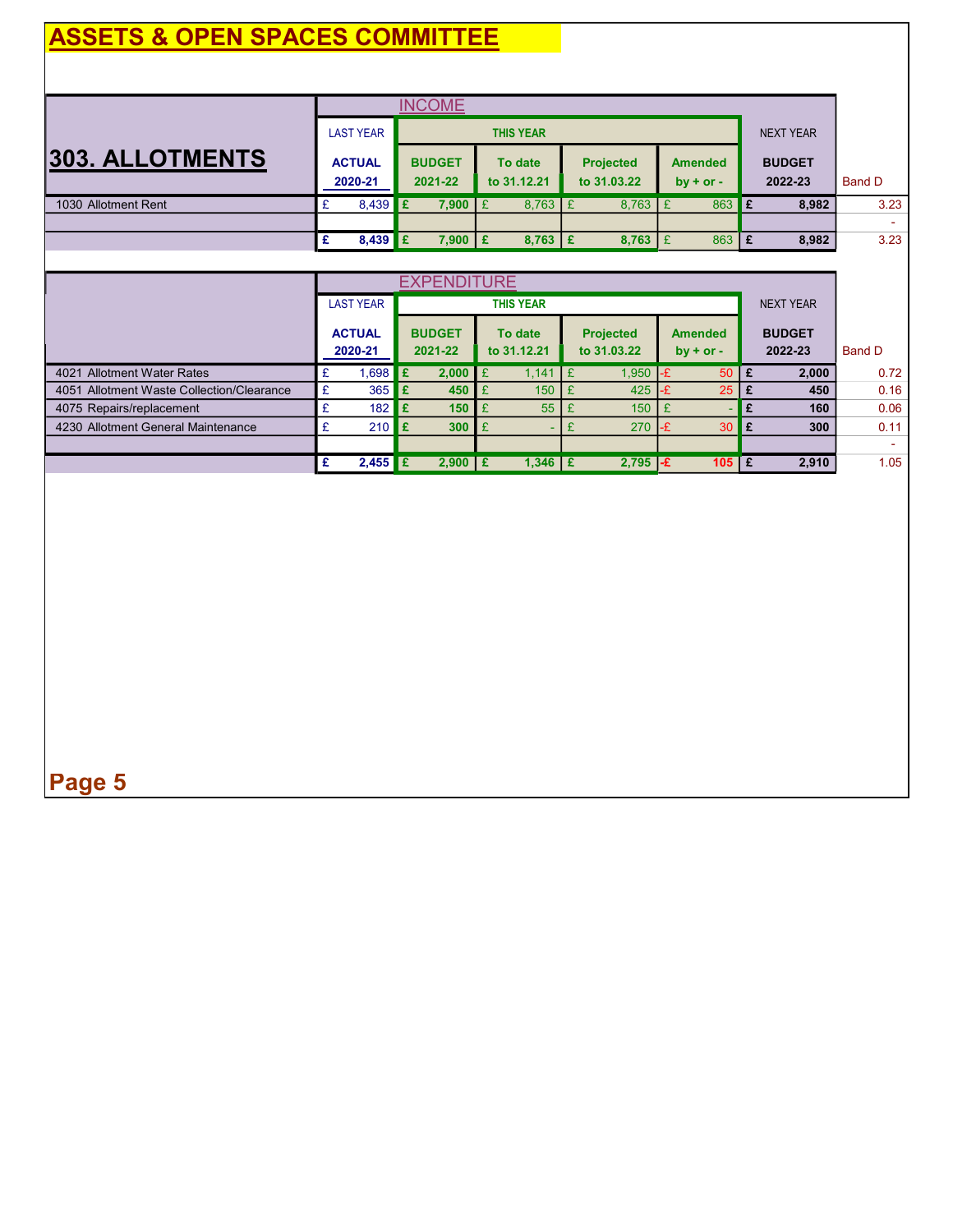|                                                                       |                  | <b>INCOME</b>      |                             |                        |                        |                                  |                          |
|-----------------------------------------------------------------------|------------------|--------------------|-----------------------------|------------------------|------------------------|----------------------------------|--------------------------|
|                                                                       |                  |                    |                             |                        |                        |                                  |                          |
| <b>305. CEMETERY &amp; CHURCHYARD</b>                                 | <b>LAST YEAR</b> |                    | <b>THIS YEAR</b>            |                        |                        | <b>NEXT YEAR</b>                 |                          |
|                                                                       | <b>ACTUAL</b>    | <b>BUDGET</b>      | To date                     | <b>Projected</b>       | <b>Amended</b>         | <b>BUDGET</b>                    |                          |
|                                                                       | 2020-21          | 2021-22            | to 31.12.21                 | to 31.03.22            | $by + or -$            | 2022-23                          | <b>Band D</b>            |
| 1080 Cemetery & Chapel Fees (incl: 4051)                              | £<br>25,642      | £<br>21,210        | $12,260$ £<br>£             | 21,210                 | £                      | $\pmb{\mathsf{E}}$<br>22,270     | 8.01                     |
|                                                                       | 25642            | 21,210             | 12260                       | 21210                  |                        | $0$ $\epsilon$<br>22,270         | 8.01                     |
|                                                                       |                  |                    |                             |                        |                        |                                  |                          |
|                                                                       |                  |                    |                             |                        |                        |                                  |                          |
|                                                                       |                  | <b>EXPENDITURE</b> |                             |                        |                        |                                  |                          |
|                                                                       | <b>LAST YEAR</b> |                    | <b>THIS YEAR</b>            |                        |                        | <b>NEXT YEAR</b>                 |                          |
|                                                                       | <b>ACTUAL</b>    | <b>BUDGET</b>      | To date                     | <b>Projected</b>       | <b>Amended</b>         | <b>BUDGET</b>                    |                          |
|                                                                       | 2020-21          | 2021-22            | to 31.12.21                 | to 31.03.22            | $by + or -$            | 2022-23                          | <b>Band D</b>            |
| 4020 Chapel Rates                                                     | £<br>1,896       | E<br>1,915         | $1,706$ $E$<br>$\mathbf{E}$ | 1,896                  | $19$ E<br>٠£           | 1,990                            | 0.72                     |
| Cemetery Waste Removal<br>4051                                        | £<br>1,357       | £<br>1,515         | £<br>605                    | £<br>1,515             | £                      | £<br>1,590                       | 0.57                     |
| 4060 Chapel Electricity and Gas                                       | £<br>684         | £<br>345           | £<br>348                    | £<br>413               | £<br>68                | E<br>495                         | 0.18                     |
| 4220 Cemetery & Churchyard Tree maint.                                | £                | £<br>1,500         | £<br>1,500                  | £<br>1,500             | £                      | $\overline{\mathbf{f}}$<br>1,500 | 0.54                     |
| 4230 Chapel General Maintenance (Chapel Dec)                          | £<br>772         | £<br>555           | £<br>47                     | £<br>530               | £<br>25                | £<br>6,000                       | 2.16<br>1.98             |
| Budget decision 4230 int & ext dec in or out?                         | £                | £                  |                             |                        | $\overline{24}$        | 5,500<br>$\overline{E}$          | 2.18                     |
|                                                                       | 4,709            | 5,830              | £<br>4,206   £              | 5,854                  | £                      | 6,075                            |                          |
|                                                                       |                  | <b>INCOME</b>      |                             |                        |                        |                                  |                          |
|                                                                       | <b>LAST YEAR</b> |                    | <b>THIS YEAR</b>            |                        |                        | <b>NEXT YEAR</b>                 |                          |
|                                                                       |                  |                    |                             |                        |                        |                                  |                          |
| 306. OPEN SPACES                                                      | <b>ACTUAL</b>    | <b>BUDGET</b>      | To date                     | Projected              | <b>Amended</b>         | <b>BUDGET</b>                    |                          |
|                                                                       | 2020-21          | 2021-22            | to 31.12.21                 | to 31.03.22            | by $+$ or $-$          | 2022-23                          | <b>Band D</b>            |
| 1050 Rec Ground Fees                                                  | £<br>658         | £<br>525           | £<br>755 £                  | 755                    | £<br>230               | <b>E</b><br>775                  | 0.28                     |
| 1134 Grants received                                                  | £                | £                  | £<br>1,000                  | £<br>1,000             | £<br>1,000             | E.                               |                          |
| 1192 Sundry receipt                                                   |                  |                    | £<br>51                     | £<br>51                | £<br>51                | £                                |                          |
|                                                                       | £<br>658         | £<br>525           | £<br>1,806                  | £<br>1,806             | £<br>1,281             | £<br>775                         | 0.28                     |
|                                                                       |                  |                    |                             |                        |                        |                                  |                          |
|                                                                       |                  | <b>EXPENDITURE</b> |                             |                        |                        |                                  |                          |
|                                                                       | <b>LAST YEAR</b> |                    | <b>THIS YEAR</b>            |                        |                        | <b>NEXT YEAR</b>                 |                          |
|                                                                       |                  |                    |                             |                        |                        |                                  |                          |
|                                                                       | <b>ACTUAL</b>    | <b>BUDGET</b>      | To date                     | <b>Projected</b>       | <b>Amended</b>         | <b>BUDGET</b>                    |                          |
|                                                                       | 2020-21          | 2021-22            | to 31.12.21                 | to 31.03.22            | by $+$ or $-$          | 2022-23                          | <b>Band D</b>            |
| 4021 Water Rates (Rec)                                                | £<br>95          | £<br>50            | 123<br>£                    | £<br>180               | £<br>130               | Ι£<br>185                        | 0.07                     |
| 4051<br>Waste Collection/Clearance                                    | £<br>14          | £<br>325           | £<br>340                    | £<br>510               | £<br>185               | £<br>536                         | 0.19                     |
| 4060 Electric & Gas (Rec)                                             | £<br>129         | £<br>145           | £<br>358                    | £<br>515               | £<br>370               | £<br>620                         | 0.22                     |
| 4075 Repairs/Replacements                                             | £<br>525         | £<br>1,020         | £<br>1,345                  | £<br>1,600             | £<br>580               | £<br>1,600                       | 0.58                     |
| 4076 Building Maintenance                                             | £<br>133         | £                  | £                           | £                      | £                      | £                                | $\overline{\phantom{a}}$ |
| 4077<br>Rec Toilet maintenance/consume (new)<br>4220 Tree maintenance | £<br>£<br>206    | £<br>£<br>1,100    | £<br>445<br>£<br>2,515      | £<br>515<br>£<br>3,000 | £<br>515<br>£<br>1,900 | £<br>540<br>£                    | 0.19<br>0.54             |
| 422<br><b>Tree Planting Projects (new)</b>                            | £                | £                  | £<br>370                    | £<br>370               | £<br>370               | 1,500<br>£<br>500                | 0.18                     |
| 4230 General Maintenance                                              | £<br>818         | £<br>1,000         | £<br>547                    | £<br>820               | £<br>180               | £<br>850                         | 0.31                     |
| 4235 New Equipment                                                    | £                | £                  | £<br>1,230                  | £<br>1,230             | £<br>1,230             | £                                | $\blacksquare$           |
| 4277 Hedge Cutting                                                    | £                | £<br>175           | £                           | £<br>175               | £                      | £<br>180                         | 0.06                     |
| 4300 Grounds Maintenance                                              | £<br>619         | £<br>2,500         | £<br>2,431                  | £<br>2,500             | £                      | £<br>2,625                       | 0.94                     |
| 4301<br>Repairs & Maintenance                                         | £<br>449         | £<br>715           | £                           | £<br>650               | £<br>65                | £<br>715                         | 0.26                     |
| 4310 Sport & Play Equipment Repairs                                   | £<br>157         | £<br>1,515         | £<br>61                     | £<br>1,210             | £<br>305               | £<br>1,300                       | 0.47                     |
| 4430 Floral Displays - plants/compost                                 | £<br>500         | £<br>810           | £<br>170                    | £<br>760               | £<br>50                | £<br>810                         | 0.29                     |
| 4440 Street Furniture - annual maint                                  | £                | £<br>725           | £                           | £<br>550               | £<br>175               | £<br>600                         | 0.22                     |
| 4460 Town Clock - annual maint                                        | £<br>600         | £<br>505           | £                           | £<br>505               | £                      | £<br>525                         | 0.19                     |
| 4461 Pest Control (including Northwell Pool)                          | £<br>150         | £<br>850           | £<br>150                    | £<br>300               | £<br>550               | £<br>450                         | 0.16                     |
|                                                                       |                  |                    |                             |                        |                        |                                  | $\bullet$                |
|                                                                       | £<br>4,395 $E$   | 11,435   £         | 10,085   £                  | 15,390                 | $3,955$ £<br>£         | 13,536                           | 4.87                     |
| Page 6                                                                |                  |                    |                             |                        |                        |                                  |                          |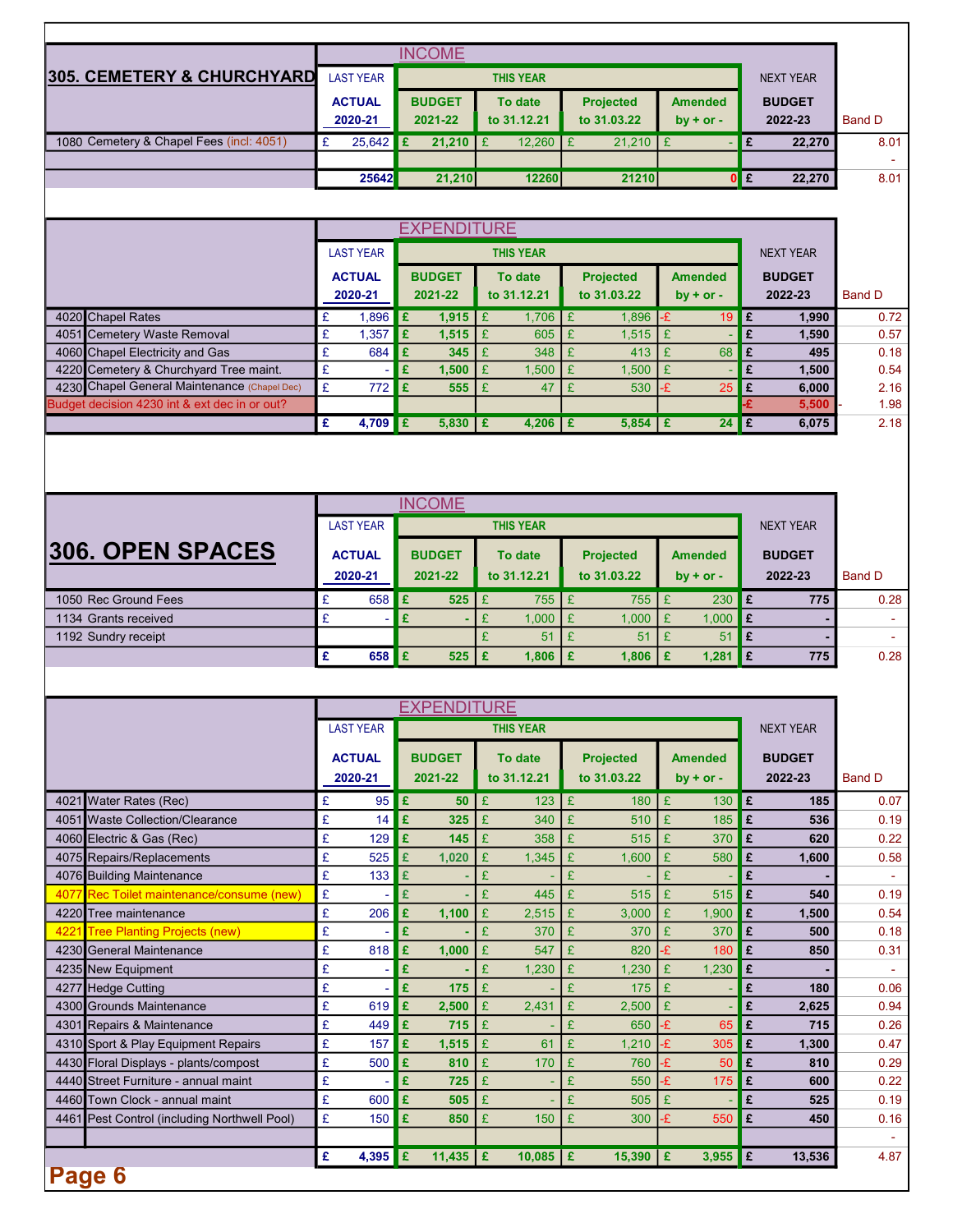|                                                                              |                        | <b>INCOME</b>            |                       |                          |                       |                             |                                                                      |
|------------------------------------------------------------------------------|------------------------|--------------------------|-----------------------|--------------------------|-----------------------|-----------------------------|----------------------------------------------------------------------|
|                                                                              | <b>LAST YEAR</b>       |                          | <b>THIS YEAR</b>      |                          |                       | <b>NEXT YEAR</b>            |                                                                      |
|                                                                              |                        |                          |                       |                          |                       |                             |                                                                      |
| 103. TOWN HALL                                                               | <b>ACTUAL</b>          | <b>BUDGET</b>            | To date               | <b>Projected</b>         | <b>Amended</b>        | <b>BUDGET</b>               |                                                                      |
|                                                                              | 2020-21                | 2021-22                  | to 31.12.21           | to 31.03.22              | by $+$ or $-$         | 2022-23                     | <b>Band D</b>                                                        |
|                                                                              | £<br>÷                 | £<br>٠                   | £                     | £                        | £                     | £                           | $\sim$                                                               |
|                                                                              |                        |                          |                       |                          |                       |                             | ÷.                                                                   |
|                                                                              | £                      | £                        | £                     | £                        | £                     | $\pmb{\mathsf{E}}$          |                                                                      |
|                                                                              |                        |                          |                       |                          |                       |                             |                                                                      |
|                                                                              |                        | <b>EXPENDITURE</b>       |                       |                          |                       |                             |                                                                      |
|                                                                              | <b>LAST YEAR</b>       |                          | <b>THIS YEAR</b>      |                          |                       | <b>NEXT YEAR</b>            |                                                                      |
|                                                                              |                        |                          |                       |                          |                       |                             |                                                                      |
|                                                                              | <b>ACTUAL</b>          | <b>BUDGET</b>            | To date               | <b>Projected</b>         | <b>Amended</b>        | <b>BUDGET</b>               |                                                                      |
|                                                                              | 2020-21                | 2021-22                  | to 31.12.21           | to 31.03.22              | $by + or -$           | 2022-23                     | <b>Band D</b>                                                        |
| <b>4020 Rates</b>                                                            | £<br>10,479            | Ι£<br>10,585             | £<br>9,431            | E<br>10,479              | ٠£<br>106             | £<br>11,002                 | 3.95                                                                 |
| 4021 Water Rates                                                             | £<br>683               | £<br>1,010               | £<br>1,420            | $\mathbf{E}$<br>1,300    | £<br>290              | £<br>1,100                  | 0.40                                                                 |
| 4050 Cleaning                                                                | £                      | £<br>155                 | £<br>218              | £<br>317                 | £<br>162              | £<br>330                    | 0.12                                                                 |
| 4051 Waste Collection                                                        | £<br>365               | £<br>730                 | £<br>410              | £<br>528                 | £<br>202              | £<br>555                    | 0.20                                                                 |
| 4052 Toilet/Cleaning Consumables                                             | £<br>108               | £<br>285                 | £<br>49               | £<br>200                 | £<br>85               | £<br>210                    | 0.08                                                                 |
| 4055 Alarm/CCTV (currently no CCTV system)                                   | £<br>781               | £<br>1,330               | £<br>149              | E<br>800                 | ٠£<br>530             | £<br>1,330                  | 0.48                                                                 |
| 4060 Electric & Gas                                                          | £<br>5,672             | £<br>7,110               | £<br>4,117<br>£       | £<br>6,175               | ٠£<br>935             | £<br>7,400<br>E             | 2.66                                                                 |
| 4061 Telephone                                                               | £<br>1,922<br>£<br>860 | £<br>2,215<br>£<br>2,700 | 1,765<br>£<br>7,870   | E<br>2,289<br>£<br>8,200 | £<br>74<br>£<br>5,500 | 2,400<br>£<br>3,000         | 0.86<br>1.08                                                         |
| 4075 Repairs/Replacements<br>4230 General Maintenance (ext decoration 22/23) | £<br>1,162             | £<br>1,000               | £<br>2,659            | £<br>2,800               | £<br>1,800            | £<br>14,000                 | 5.03                                                                 |
| Budget decision 4230 exterior dec in or out                                  |                        |                          |                       |                          |                       | 12,500                      | 4.49                                                                 |
|                                                                              | £<br>$22,032$ £        | 27,120                   | $\mathbf f$<br>28,088 | £<br>33,088              | £<br>5,968            | <b>E</b><br>28,827          | 10.36                                                                |
|                                                                              |                        |                          |                       |                          |                       |                             |                                                                      |
|                                                                              |                        |                          |                       |                          |                       |                             |                                                                      |
|                                                                              |                        |                          |                       |                          |                       |                             |                                                                      |
|                                                                              | <b>LAST YEAR</b>       | <b>INCOME</b>            | <b>THIS YEAR</b>      |                          |                       | <b>NEXT YEAR</b>            |                                                                      |
|                                                                              |                        |                          |                       |                          |                       |                             |                                                                      |
|                                                                              | <b>ACTUAL</b>          | <b>BUDGET</b>            | To date               | <b>Projected</b>         | <b>Amended</b>        | <b>BUDGET</b>               |                                                                      |
|                                                                              | 2020-21                | 2021-22                  | 31.12.21              | to 31.03.22              | by $+$ or $-$         | 2022-23                     | <b>Band D</b>                                                        |
| 1053 Toilet Disabled Key Purchase                                            | £<br>$\overline{7}$    | £<br>$15$ $E$            |                       | $7$ $E$<br>$15$ $E$      |                       | £<br>15                     |                                                                      |
| (Net off cost of 4053)                                                       |                        |                          |                       |                          |                       |                             |                                                                      |
|                                                                              | £                      | $7$ $E$<br>$15$ $E$      |                       | $7$ $E$<br>$15$ $E$      |                       | £<br>15                     |                                                                      |
|                                                                              |                        |                          |                       |                          |                       |                             |                                                                      |
|                                                                              |                        |                          |                       |                          |                       |                             |                                                                      |
|                                                                              |                        | <b>EXPENDITURE</b>       |                       |                          |                       |                             |                                                                      |
|                                                                              | <b>LAST YEAR</b>       |                          | <b>THIS YEAR</b>      |                          |                       | <b>NEXT YEAR</b>            |                                                                      |
|                                                                              |                        |                          |                       |                          |                       |                             |                                                                      |
|                                                                              | <b>ACTUAL</b>          | <b>BUDGET</b>            | To date               | Projected                | <b>Amended</b>        | <b>BUDGET</b>               |                                                                      |
|                                                                              | 2020-21                | 2021-22                  | 31.12.21              | to 31.03.22              | $by + or -$           | 2022-23                     | <b>Band D</b>                                                        |
| 4020 Toilets - Non-domestic rates                                            | £<br>3,842             | £                        | ٠£<br>3,842           | -£<br>3,842              | $3,842$ £<br>-£       |                             |                                                                      |
| 4021 Toilets - Water Rates                                                   | £<br>506               | £<br>2,000               | £<br>553              | £<br>700                 | £<br>1,300            | £<br>840                    |                                                                      |
| 4051 Toilets - Waste collection/clearance                                    | £                      | £<br>380                 | £<br>165              | $\mathbf{E}$<br>380      | £                     | £<br>400                    |                                                                      |
| 4052 Toilets - consumables                                                   | £<br>385               | £<br>700                 | £<br>561              | £<br>670                 | -£<br>30              | £<br>735                    |                                                                      |
| 4053 Toilets - Disabled key                                                  | £                      | £<br>33                  | £                     | £                        | ٠£<br>33              | £                           | $\omega$                                                             |
| 4060 Toilets - Electricity                                                   | £<br>364               | £<br>900                 | 235<br>£              | $\mathbf f$<br>310       | 590                   | £<br>375                    |                                                                      |
| 4075 Toilets - Repairs/Replacement                                           | £<br>30                | £<br>250                 | £<br>105              | $\mathbf{E}$<br>6,000    | £<br>5,750            | £<br>500                    |                                                                      |
| 4230 Toilets - General maintenance                                           | £<br>33                | £<br>250                 | £<br>-1               | £<br>250                 | £                     | $\pmb{\mathfrak{c}}$<br>265 |                                                                      |
|                                                                              |                        |                          |                       |                          |                       |                             |                                                                      |
| <b>304. PUBLIC TOILETS</b><br>Page 7                                         | £<br>$5,160$ $E$       | 4,513 $\,$ -£            | $2,222$ £             | 4,468 $-E$               | $45$ £                | 3,115                       | 0.01<br>0.01<br>0.30<br>0.14<br>0.26<br>0.13<br>0.18<br>0.10<br>1.12 |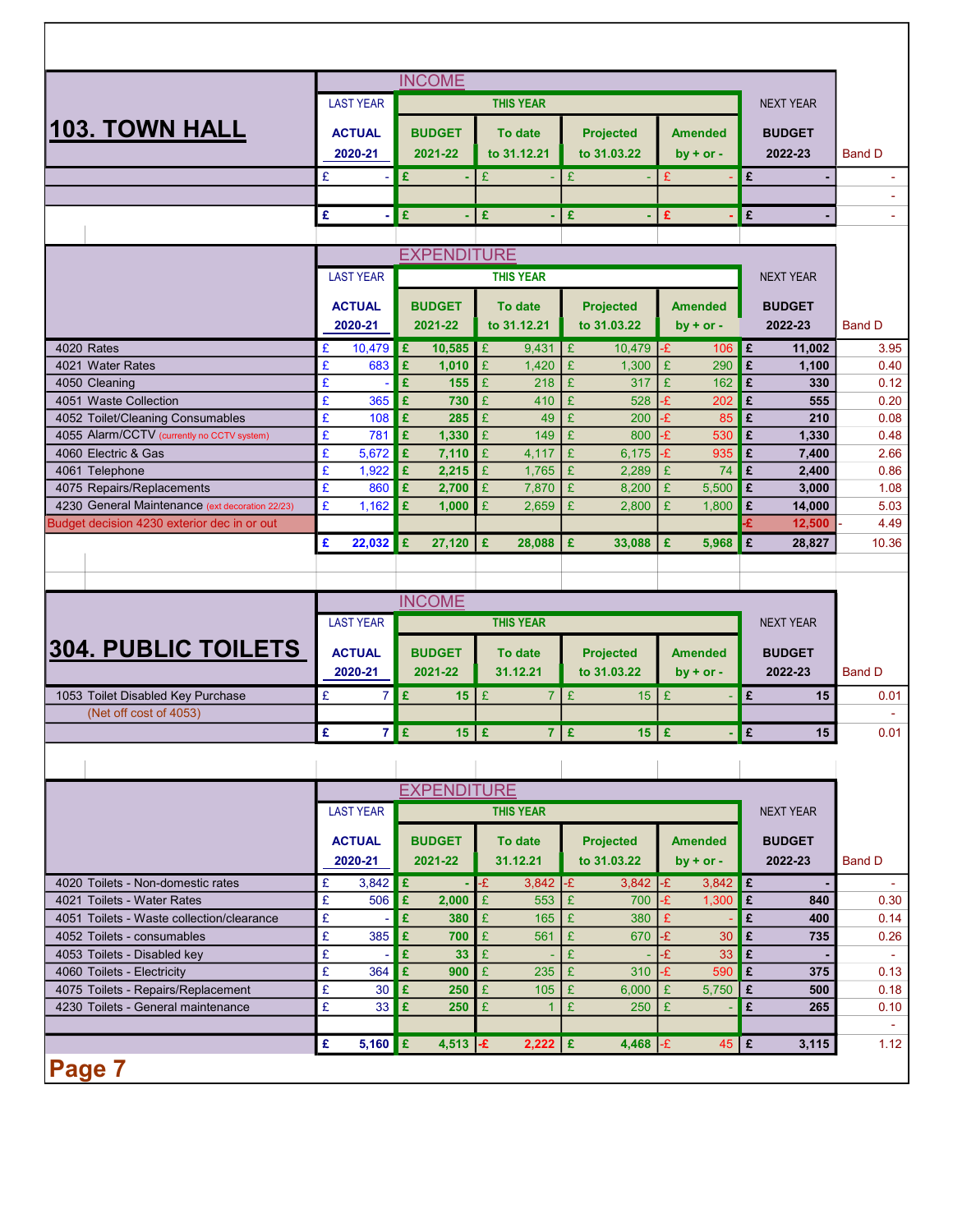# BARN THEATRE, FLAT & SWIMMING POOL (Steering Group)

|                                                                |                                                                | <b>INCOME</b>           |                  |                      |                      |                       |                |
|----------------------------------------------------------------|----------------------------------------------------------------|-------------------------|------------------|----------------------|----------------------|-----------------------|----------------|
|                                                                | <b>LAST YEAR</b>                                               |                         | <b>THIS YEAR</b> |                      |                      | <b>NEXT YEAR</b>      |                |
|                                                                |                                                                |                         |                  |                      |                      |                       |                |
| <b>202. BARN THEATRE</b>                                       | <b>ACTUAL</b>                                                  | <b>BUDGET</b>           | To date          | Projected            | <b>Amended</b>       | <b>BUDGET</b>         |                |
|                                                                | 2020-21                                                        | 2021-22                 | to 31.12.21      | to 31.03.22          | $bv + or -$          | 2022-23               | <b>Band D</b>  |
| 1005 Lease/Rental                                              |                                                                |                         |                  |                      |                      | £<br>$\mathbf{1}$     | 0.00           |
| 1134 Grants Received (subject to application)                  | £                                                              | £                       | £                | £                    | £                    | £<br>50,000           | 17.97          |
|                                                                |                                                                |                         |                  |                      |                      |                       |                |
|                                                                | £                                                              | £                       | £                | £                    | £                    | £<br>50,001           | 17.97          |
|                                                                |                                                                |                         |                  |                      |                      |                       |                |
|                                                                |                                                                | <b>EXPENDITURE</b>      |                  |                      |                      |                       |                |
|                                                                | <b>LAST YEAR</b>                                               |                         | <b>THIS YEAR</b> |                      |                      | <b>NEXT YEAR</b>      |                |
|                                                                | <b>ACTUAL</b>                                                  | <b>BUDGET</b>           | To date          | Projected            | <b>Amended</b>       | <b>BUDGET</b>         |                |
|                                                                | 2020-21                                                        | 2021-22                 | to 31.12.21      | to 31.03.22          | $by + or -$          | 2022-23               | <b>Band D</b>  |
|                                                                |                                                                |                         |                  |                      |                      |                       |                |
| 4020 Rates (up until Theatre is leased)                        | £<br>$\overline{\phantom{a}}$                                  | £<br>£                  | £                | £<br>5,000           | £<br>5,000           | £<br>10,000           | 3.59           |
| 4021 Water Rates (up until Theatre is leased)<br>4050 Cleaning | £<br>$\overline{\phantom{a}}$<br>£<br>$\overline{\phantom{a}}$ | £                       | £<br>£           | £<br>200<br>£<br>100 | £<br>200<br>£<br>100 | E.<br>800<br>£<br>100 | 0.29<br>0.04   |
| 4051 Waste Collection (skips)                                  | £<br>÷                                                         | £                       | £                | £<br>250             | £<br>250             | £<br>250              | 0.09           |
| 4052 Toilet/Cleaning Consumables                               | £<br>$\overline{\phantom{a}}$                                  | £                       | £                | £<br>100             | £<br>100             | £<br>100              | 0.04           |
| 4055 Alarm/CCTV                                                | £<br>÷                                                         | £                       | £                | £<br>500             | £<br>500             | £<br>800              | 0.29           |
| 4060 Electric & Gas                                            | £<br>÷                                                         | £                       | £<br>298         | £<br>250             | £<br>250             | £<br>500              | 0.18           |
| 4061 Telephone/Broadband                                       | £<br>$\overline{\phantom{a}}$                                  | £                       | £                | £<br>200             | £<br>200             | £<br>400              | 0.14           |
| 4075 Repairs/Replacements                                      | £<br>÷                                                         | £                       | £<br>23          | £<br>250             | £<br>250             | £<br>250              | 0.09           |
| 4125 Insurance                                                 | £<br>$\overline{\phantom{a}}$                                  | £                       | £<br>341         | £<br>341             | £<br>341             | £<br>520              | 0.19           |
| 4130 Advert/Publicity & Promotions                             | £<br>$\overline{\phantom{a}}$                                  | £                       | £                | £<br>250             | £<br>250             | £<br>250              | 0.09           |
| 4230 General Maintenance                                       | £<br>$\overline{\phantom{a}}$                                  | £                       | £<br>36          | £<br>1,200           | £<br>1,200           | £<br>500              | 0.18           |
| 4235 New Equipment                                             | £<br>$\overline{\phantom{a}}$                                  | £                       | £                | £                    | £                    | £                     |                |
| 4801 QS Priority A High Priority                               |                                                                |                         |                  |                      |                      | £<br>100,195          | 36.02          |
| 4802 QS Priority M Maintenance items                           |                                                                |                         |                  |                      |                      | £<br>12,700           | 4.57           |
| 4803 QS Priority B Medium Priority                             |                                                                |                         |                  |                      |                      | £<br>50,620           | 18.20          |
| 4804 QS Priority C Lower Priority                              |                                                                |                         |                  |                      |                      | £<br>7,700            | 2.77           |
| Budget decision - 4801-4804 in or out?                         |                                                                |                         |                  |                      |                      | £<br>190,215          | 68.38          |
|                                                                | £                                                              | £                       | £<br>698         | Æ<br>8,641           | £<br>8,641           | -£<br>4,530           | 1.63           |
|                                                                |                                                                |                         |                  |                      |                      |                       |                |
|                                                                |                                                                |                         |                  |                      |                      |                       |                |
|                                                                |                                                                |                         |                  |                      |                      |                       |                |
|                                                                |                                                                |                         |                  |                      |                      |                       |                |
|                                                                |                                                                | <b>INCOME</b>           |                  |                      |                      |                       |                |
|                                                                | <b>LAST YEAR</b>                                               |                         | <b>THIS YEAR</b> |                      |                      | <b>NEXT YEAR</b>      |                |
| 301. BARN FLAT                                                 | <b>ACTUAL</b>                                                  | <b>BUDGET</b>           | To date          | Projected            | <b>Amended</b>       | <b>BUDGET</b>         |                |
|                                                                | 2020-21                                                        | 2021-22                 | 31.12.21         | to 31.03.22          | $by + or -$          | 2022-23               | <b>Band D</b>  |
|                                                                |                                                                |                         |                  |                      |                      |                       |                |
| 1002 Barn Flat Rent (notional figure 8 months)                 | £                                                              | £                       | £                | £                    | £                    | £<br>5,000            | 1.80           |
| 1134 Grants Received                                           | £                                                              | £                       | £                | £                    | £                    | £                     |                |
|                                                                |                                                                |                         |                  |                      |                      |                       | $\blacksquare$ |
|                                                                | £<br>$\blacksquare$                                            | £<br>$\omega$           | E<br>÷.          | £                    | $ \epsilon$<br>÷     | £<br>5,000            | 1.80           |
|                                                                |                                                                |                         |                  |                      |                      |                       |                |
|                                                                |                                                                | <b>EXPENDITURE</b>      |                  |                      |                      |                       |                |
|                                                                |                                                                |                         |                  |                      |                      |                       |                |
|                                                                | <b>LAST YEAR</b>                                               |                         | <b>THIS YEAR</b> |                      |                      | <b>NEXT YEAR</b>      |                |
|                                                                | <b>ACTUAL</b>                                                  | <b>BUDGET</b>           | To date          | Projected            | <b>Amended</b>       | <b>BUDGET</b>         |                |
|                                                                | 2020-21                                                        | 2021-22                 | 31.12.21         | to 31.03.22          | by $+$ or $-$        | 2022-23               | <b>Band D</b>  |
| 4020 Rates (up until Flat is occupied)                         | £<br>÷                                                         | £                       | £<br>$170$ £     | 674                  | £<br>674             | E.<br>710             | 0.26           |
| 4021 Water Rates (up until Flat is occupied)                   | £                                                              | $\overline{\mathbf{f}}$ | £                | £<br>150             | £<br>150             | £<br>150              | 0.05           |
| 4051 Waste collection/clearance (skip)                         | £                                                              | £                       | £                | £<br>150             | £<br>150             | £<br>150              | 0.05           |
| 4060 Electricity & Gas (up until Flat is occupied)             | £                                                              | £                       | £                | £<br>150             | £<br>150             | E<br>150              | 0.05           |
| 4230 General Maintenance                                       | £                                                              | $\overline{\mathbf{f}}$ | £                | £<br>500             | £<br>500             | £<br>250              | 0.09           |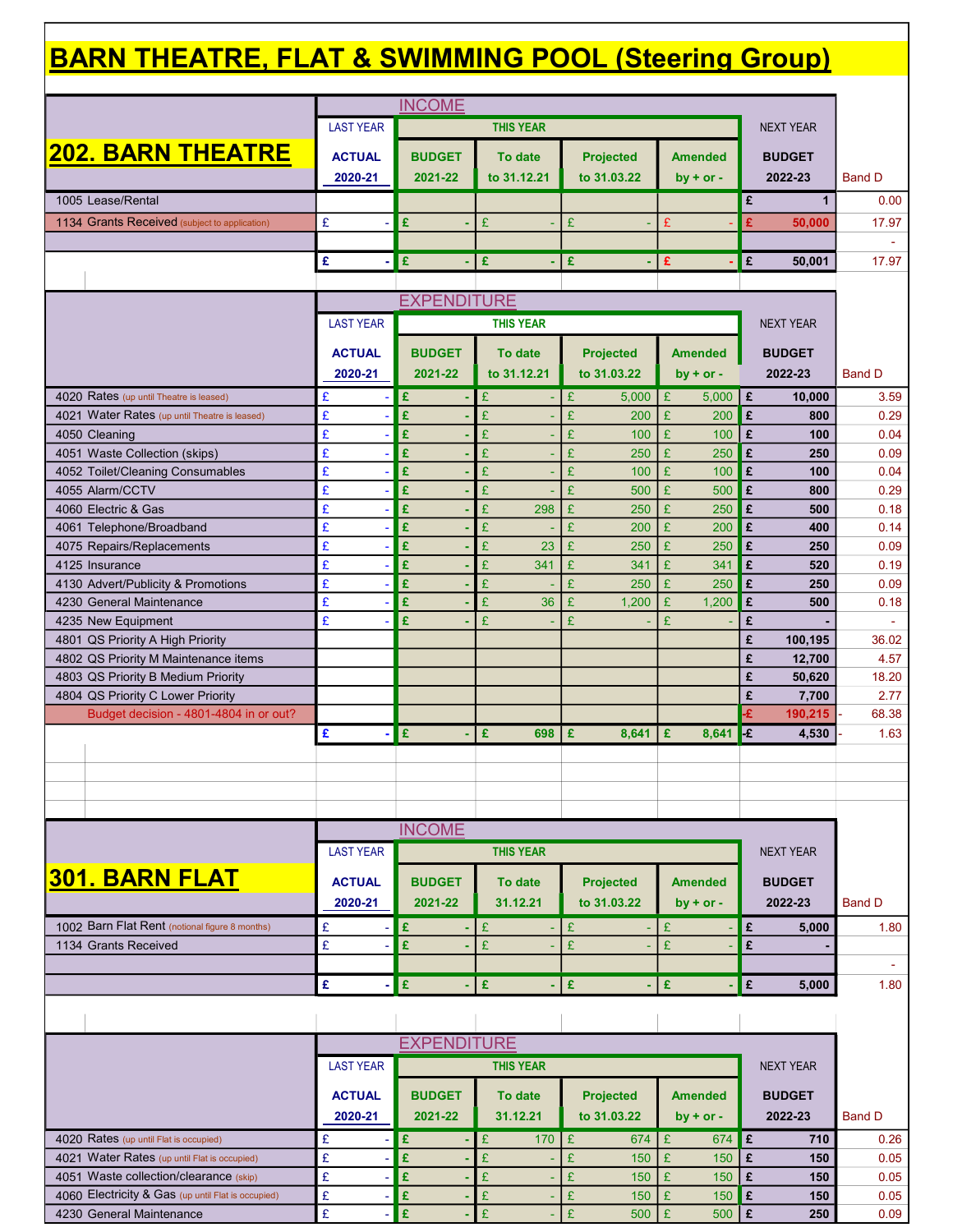| 4235 New Equipment                                  | £                       | £                  | £                       | £<br>250         | £<br>250       | £<br>250          | 0.09           |
|-----------------------------------------------------|-------------------------|--------------------|-------------------------|------------------|----------------|-------------------|----------------|
| 4801 QS High Priority A                             | $\overline{\mathrm{E}}$ | £                  | $\overline{\mathrm{E}}$ | £                | £              | £<br>19,000       | 6.83           |
|                                                     |                         |                    |                         |                  |                |                   | $\blacksquare$ |
|                                                     | £<br>$\blacksquare$     | E<br>ä,            | £<br>$\overline{170}$   | $1,874$ £<br>E   | $1,874$ £      | 20,660            | 7.43           |
| Page 8                                              |                         |                    |                         |                  |                |                   |                |
|                                                     |                         |                    |                         |                  |                |                   |                |
|                                                     |                         |                    |                         |                  |                |                   |                |
|                                                     |                         | <b>INCOME</b>      |                         |                  |                |                   |                |
|                                                     |                         |                    |                         |                  |                |                   |                |
|                                                     | <b>LAST YEAR</b>        |                    | <b>THIS YEAR</b>        |                  |                | <b>NEXT YEAR</b>  |                |
| <b>308. BARN SWIMMING POOL</b>                      | <b>ACTUAL</b>           | <b>BUDGET</b>      | To date                 | <b>Projected</b> | <b>Amended</b> | <b>BUDGET</b>     |                |
|                                                     | 2020-21                 | 2021-22            | 31.12.21                | to 31.03.22      | $by + or -$    | 2022-23           | <b>Band D</b>  |
| 1005 Lease Rental (interim) peppercorn              | £                       | £                  | £                       | £                | £              | £<br>$\mathbf{1}$ | 0.00           |
| 1134 Grants Received                                | £                       | £                  | £                       | £                | £              | £                 |                |
|                                                     |                         |                    |                         |                  |                |                   |                |
|                                                     | £<br>ä,                 | £                  | £                       | £                | £<br>÷         | £<br>$\mathbf 1$  | 0.00           |
|                                                     |                         |                    |                         |                  |                |                   |                |
|                                                     |                         |                    |                         |                  |                |                   |                |
|                                                     |                         | <b>EXPENDITURE</b> |                         |                  |                |                   |                |
|                                                     | <b>LAST YEAR</b>        |                    | <b>THIS YEAR</b>        |                  |                | <b>NEXT YEAR</b>  |                |
|                                                     |                         |                    |                         |                  |                |                   |                |
|                                                     | <b>ACTUAL</b>           | <b>BUDGET</b>      | To date                 | <b>Projected</b> | <b>Amended</b> | <b>BUDGET</b>     |                |
|                                                     | 2020-21                 | 2021-22            | 30.12.21                | to 31.03.22      | $by + or -$    | 2022-23           | <b>Band D</b>  |
| 4020 Rates (not known, but currently out of use)    | £                       | £                  | £                       | £                | £<br>$\omega$  | £                 | $\sim$         |
| 4021 Water Rates (no current separate supply)       | £                       | £                  | £                       | £                | £              | £                 |                |
| 4051 Waste collection/clearance                     | £                       | £                  | £                       | £<br>500         | £<br>500       | £<br>750          | 0.27           |
| 4055 Alarm/CCTV (CCTV only)                         | £                       | £                  | £                       | £<br>250         | £<br>250       | £<br>250          | 0.09           |
| 4060 Electricity & Gas (no current separate supply) | £                       | £                  | £                       | £                | £              | £                 |                |
| 4230 General Maintenance                            | £                       | £                  | £<br>42                 | £<br>500         | £<br>500       | £<br>500          | 0.18           |
| 4235 New Equipment                                  | £                       | £                  | £                       | £<br>300         | £<br>300       | £                 |                |
|                                                     |                         |                    |                         |                  |                |                   |                |
|                                                     | £                       | £                  | £<br>42                 | Ι£<br>1,550      | £<br>1,550     | £<br>1,500        | 0.54           |
|                                                     |                         |                    |                         |                  |                |                   |                |
|                                                     |                         |                    |                         |                  |                |                   |                |
| Page 9                                              |                         |                    |                         |                  |                |                   |                |
|                                                     |                         |                    |                         |                  |                |                   |                |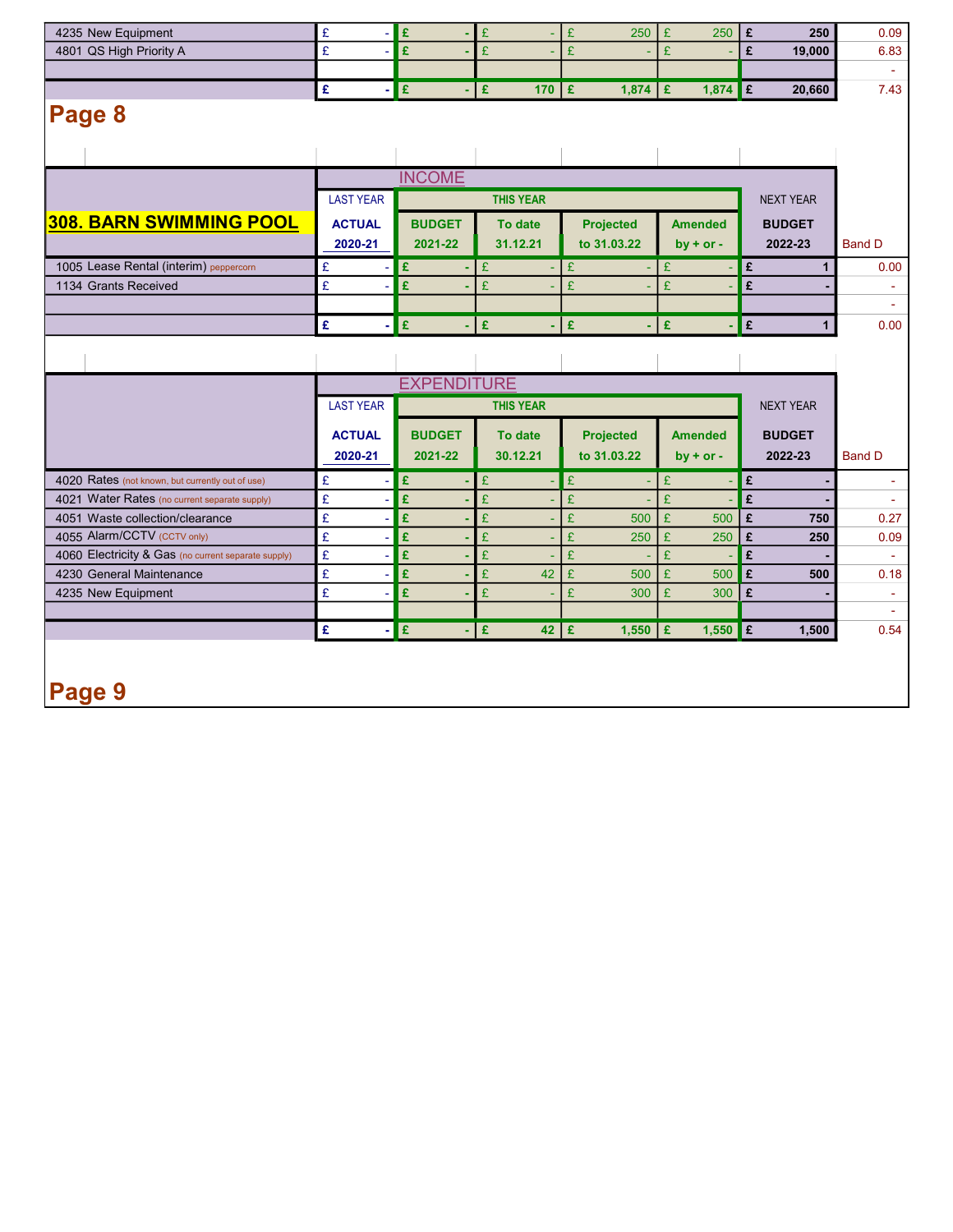## **HR & GOVERNANCE COMMITTEE**

|                                                    |                  |                  | <b>INCOME</b> |  |             |  |                  |  |                |                  |               |               |
|----------------------------------------------------|------------------|------------------|---------------|--|-------------|--|------------------|--|----------------|------------------|---------------|---------------|
|                                                    | <b>LAST YEAR</b> | <b>THIS YEAR</b> |               |  |             |  |                  |  |                | <b>NEXT YEAR</b> |               |               |
| <b>104. ADMINISTRATION &amp; MISC</b>              | <b>ACTUAL</b>    |                  | <b>BUDGET</b> |  | To date     |  | <b>Projected</b> |  | <b>Amended</b> |                  | <b>BUDGET</b> |               |
|                                                    | 2020-21          |                  | 2021-22       |  | to 30.12.21 |  | to 31,03,22      |  | $by + or -$    |                  | 2022-23       | <b>Band D</b> |
| 1134 Grants Received (possible via apprenticeship) | 1,000            | £                | - 1           |  | -           |  |                  |  |                |                  |               | ÷             |
| 1189 Photcopying Service                           | ٥                |                  | 10            |  |             |  |                  |  |                |                  |               | -             |
| 1190 Bank Interest Received                        | 314              | £                | 750           |  | 12          |  | 300              |  | 450            | £                | 300           | 0.11          |
| 1192 Sundry Receipt                                | £<br>۰.          | £                | ۰.            |  |             |  |                  |  |                | £                |               | ۰             |
|                                                    |                  |                  |               |  |             |  |                  |  |                |                  |               | ۰.            |
|                                                    | $1,314$ £<br>£   |                  | $760$ $E$     |  | $12$ $E$    |  | $300$ -£         |  | $450$ $E$      |                  | 300           | 0.11          |
|                                                    |                  |                  |               |  |             |  |                  |  |                |                  |               |               |
|                                                    |                  |                  |               |  |             |  |                  |  |                |                  |               |               |

|                                             |   |                  |   | EXPENDITURE   |   |                  |   |                  |              |                |   |                  |               |
|---------------------------------------------|---|------------------|---|---------------|---|------------------|---|------------------|--------------|----------------|---|------------------|---------------|
|                                             |   | <b>LAST YEAR</b> |   |               |   | <b>THIS YEAR</b> |   |                  |              |                |   | <b>NEXT YEAR</b> |               |
|                                             |   | <b>ACTUAL</b>    |   | <b>BUDGET</b> |   | To date          |   | <b>Projected</b> |              | <b>Amended</b> |   | <b>BUDGET</b>    |               |
|                                             |   | 2020-21          |   | 2021-22       |   | to 30.12.21      |   | to 31.03.22      |              | $by + or -$    |   | 2022-23          | <b>Band D</b> |
| 4000 Salaries - office admin                | £ | 308,449          | £ | 320,488       | £ | 218,933          | £ | 308,195          | ٠£           | 12.293         | £ | 318,926          | 114.64        |
| 4010 Staff Training                         | £ | 455              | £ | 2,000         | £ | 1,705            | £ | 1,950            | £            | 50             | £ | 2,000            | 0.72          |
| 4012 Staff Travel Expenses                  | £ |                  | £ | 800           | £ | 33               | £ | 100              | £            | 700            | £ | 800              | 0.29          |
| 4014 Covid expenditure                      | £ | 3,572            | £ |               | £ | 1,936            | £ | 3,045            | £            | 3,045          | £ | 1.500            | 0.54          |
| 4015 Health & Safety                        | £ | 729              | £ | 1,800         | £ | 474              | £ | 1,000            | £            | 800            | £ | 1,500            | 0.54          |
| 4016 P.P.E. & Hi-viz clothing               | £ | 374              | £ | 580           | £ | 230              | £ | 336              | £            | 244            | £ | 350              | 0.13          |
| 4120 Stationery/Books                       | £ | 239              | £ | 500           | £ | 292              | £ | 400              | £            | 100            | £ | 400              | 0.14          |
| 4121 Postage Stamps                         | £ | 139              | £ | 400           | £ | 145              | £ | 300              | £            | 100            | £ | 300              | 0.11          |
| 4123 Membership/Subscription                | £ | 2,215            | £ | 1,835         | £ | 920              | £ | 1,835            | £            |                | £ | 1.925            | 0.69          |
| 4125 General Insurance                      | £ | 6,380            | £ | 6,245         | £ | 5,217            | £ | 5,217            | £            | 1,028          | £ | 5,475            | 1.97          |
| 4130 Advert/publicity/promotions            | £ | 18               | £ | 100           | £ | 270              | £ | 270              | £            | 170            | £ | 275              | 0.10          |
| 4140 Photocopiers Equip Maint/lease         | £ | 4,927            | £ | 5,500         | £ | 3,453            | £ | 4,800            | £            | 700            | £ | 2,800            | 1.01          |
| 4141 Replace or Upgrade Equipment           | £ | 19               | £ | 1,000         | £ |                  | £ | 1,000            | £            |                | £ | 15,000           | 5.39          |
| 4142 Office Furniture Repair or Replace     | £ |                  | £ | 375           | £ |                  | £ | 375              | £            |                | £ | 2,500            | 0.90          |
| 4144 Computer Maint/software & offsite sec. | £ | 4,455            | £ | 6,000         | £ | 3,014            | £ | 4,800            | £            | 1,200          | £ | 5,000            | 1.80          |
| 4154 Bank Charges                           | £ | 798              | £ | 710           | £ | 492              | £ | 510              | £            | 200            | £ | 520              | 0.19          |
| 4155 Legal Fees                             | £ |                  | £ | 320           | £ |                  | £ |                  | £            | 320            | £ |                  |               |
| 4156 HR Advisory Service                    | £ | 4,363            | £ | 2,000         | £ | 1,080            | £ | 1,620            | £            | 380            | £ | 1,700            | 0.61          |
| 4157 Audit - Internal & External            | £ | 2,675            | £ | 2,750         | £ | 445              | £ | 2,700            | $\mathbf{f}$ | 50             | £ | 2,750            | 0.99          |
| 4160 Brightpay Payroll                      | £ | 149              | £ | 175           | £ | 149              | £ | 149              | £            | 26             | £ | 175              | 0.06          |
| 4161 RBS accounts/Allotments                | £ | 915              | £ | 920           | £ | 183              | £ | 920              | £            |                | £ | 965              | 0.35          |
| 4170 Councillor Training                    | £ | 50               | £ | 500           | £ |                  | £ |                  | £            | 500            | £ | 500              | 0.18          |
| 4171 Cllr Attn/Travel Expenses              | £ |                  | £ | 500           | £ |                  | £ |                  | £            | 500            | £ | 500              | 0.18          |
| 4175 Meetings Hospitality                   | £ | 163              | £ | 435           | £ | 219              | £ | 324              | £            | 111            | £ | 435              | 0.16          |
|                                             |   |                  |   |               |   |                  |   |                  |              |                |   |                  |               |
|                                             | £ | 341,084          | Æ | 355,933       | £ | 239,190          | £ | 339,846          | Æ.           | 16,087         | £ | 366,296          | 131.67        |

|                                      |                  |     |     | <b>EXPENDITURE</b> |   |                  |                  |              |                |   |                  |               |
|--------------------------------------|------------------|-----|-----|--------------------|---|------------------|------------------|--------------|----------------|---|------------------|---------------|
|                                      | <b>LAST YEAR</b> |     |     |                    |   | <b>THIS YEAR</b> |                  |              |                |   | <b>NEXT YEAR</b> |               |
| <b>1302. OUTSIDE EQUIP+VEHICLES</b>  | <b>ACTUAL</b>    |     |     | <b>BUDGET</b>      |   | To date          | <b>Projected</b> |              | <b>Amended</b> |   | <b>BUDGET</b>    |               |
| <b>Full Council Finance</b>          | 2020-21          |     |     | 2021-22            |   | to 31.12.21      | to 31.03.21      |              | $by + or -$    |   | 2022-23          | <b>Band D</b> |
| 4075 Repairs/replacement             | £                | 110 | £   | 2.500              | £ | 66               | 2.500            | $\mathbf{f}$ |                | £ | 1,500            | 0.54          |
| 4230 General Maintenance             | £                | 24  | Ι£  | 260                |   | 119              | 260              |              |                | £ | 270              | 0.10          |
| 4450 Truck Lease                     | 4.043<br>£       |     | £   | 4.043              |   | 3,032            | 4,043            |              |                | £ | 4,043            | 1.45          |
| 4451 Truck & Ride-on Maint Ins & Tax | 3,387<br>£       |     | £   | 3.366              | £ | 2,753            | 3.777            |              | 411            | £ | 3,965            | 1.43          |
| 4452 Truck Fuel                      |                  | 676 | l £ | 1.125              |   | 743              | 914              | -£           | 211            |   | 960              | 0.35          |
| 4612 Fuel Outside Equipment          |                  | 854 | l £ | 1,085              |   | 1,134            | 1,350            |              | 265            |   | 1,415            | 0.51          |
|                                      |                  |     |     |                    |   |                  |                  |              |                |   |                  | <b>.</b>      |
|                                      | $9,094$ E        |     |     | $12,379$ $E$       |   | 7,847 E          | $12,844$   £     |              | 465            |   | 12,153           | 4.37          |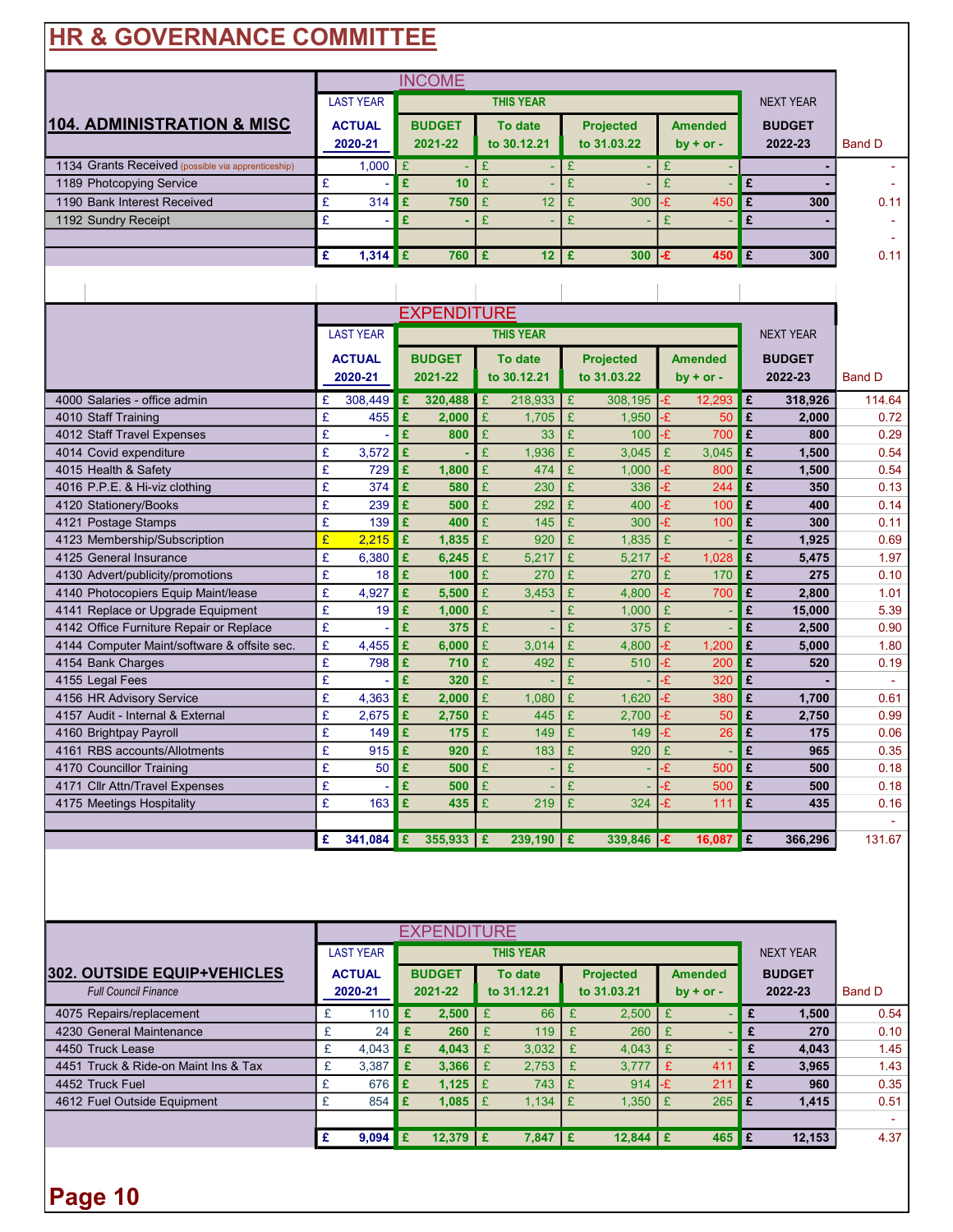The following Revenue and Capital Balances are a breakdown of figures contained in the Budget summary on Page 9

#### N.B. None of the figures below are included in the spreadsheet calculations

| <b>REVENUE</b>                              | <b>B/fwd</b>  |               | <b>Actual</b> | <b>Actual</b> |                | <b>B</b> /fwd |
|---------------------------------------------|---------------|---------------|---------------|---------------|----------------|---------------|
| <b>B/fwd Earmarked Reserves</b>             | <b>ACTUAL</b> | <b>BUDGET</b> | <b>B</b> /fwd | <b>B/fwd</b>  | <b>Amended</b> | <b>BUDGET</b> |
| Start of year 1st April                     | 01.04.20      | 01.04.21      | 01.04.21      | 01.04.21      | $by + or -$    | 01.04.22      |
| <b>Street Lighting Maint Fund</b>           |               | 40806         |               |               |                |               |
| <b>Play areas</b>                           |               | 11814         |               |               |                |               |
| <b>Town Clock Maintenance</b>               |               | 1100          |               |               |                |               |
| <b>Events Budget</b>                        |               | 3779          |               |               |                |               |
| <b>Land &amp; Property Reserve</b>          |               | 10000         |               |               |                |               |
| <b>Market Promotion</b>                     |               | 1000          |               |               |                |               |
| <b>Market Stalls maintenance</b>            |               | 1500          |               |               |                |               |
| <b>Grants VE/VJ Day</b>                     |               |               | 1,464         | 1,464         |                |               |
| Community Grant (SH-Carter project)         |               |               |               |               |                | 5,000         |
| S. 106 Planning Gain (Play Area Swans Nest) |               |               |               |               |                | 179,335       |
| <b>Emmergency Response Centre Grant</b>     | 500           | o             |               | n             |                |               |
| <b>Chapel Water Rates</b>                   |               | 500           |               | 0             |                |               |
|                                             |               |               |               |               |                |               |
|                                             | 500           | 70,499        | 1,464         | 1464          | 0              | 184,335       |

| <b>CAPITAL</b><br><b>B/fwd BALANCES SUMMARY</b><br>Start of year 1st April | <b>B/fwd</b><br><b>ACTUAL</b><br>01.04.20 | <b>BUDGET</b><br>01.04.21 | <b>Actual</b><br><b>B</b> /fwd<br>01.04.21 | <b>Actual</b><br><b>B</b> /fwd<br>01.04.21 | <b>Amended</b><br>$by + or -$ | <b>B</b> /fwd<br><b>BUDGET</b><br>01.04.22 |
|----------------------------------------------------------------------------|-------------------------------------------|---------------------------|--------------------------------------------|--------------------------------------------|-------------------------------|--------------------------------------------|
| SN S.106 - Play areas & open spaces                                        |                                           | 154950                    |                                            |                                            | $-154950$                     |                                            |
| <b>MTI New Stalls</b>                                                      | 12,121                                    |                           | 7.118                                      | $-7118$                                    | 7118                          |                                            |
| <b>Rec Projects Fund</b>                                                   | 7.590                                     | 7590                      | 7.590                                      | 7590                                       |                               | 9,280                                      |
| <b>Match Funding Budget</b>                                                |                                           | 6165                      | 5,970                                      | 5970                                       | $-215$                        | 2,900                                      |
| Public Toilets S.106 money                                                 | 53,108                                    |                           | 462                                        | 462                                        | 462                           | 462                                        |
|                                                                            |                                           |                           |                                            |                                            |                               |                                            |
|                                                                            | 48,577                                    | 168,705                   | 6,904                                      | 6904                                       | $-147585$                     | 12,642                                     |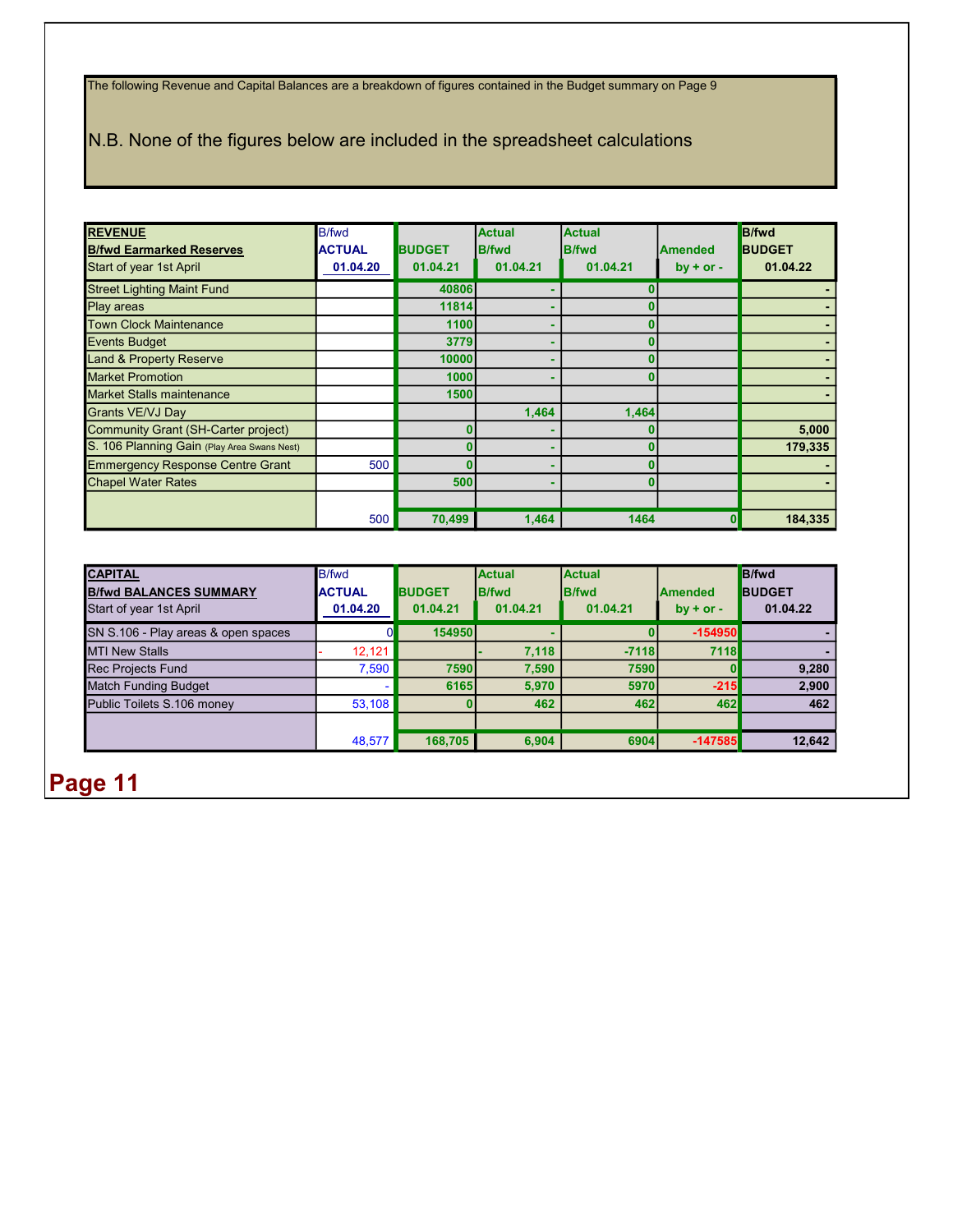|                                        |                  | <b>EXPENDITURE</b>  |                  |                  |                |                  |          |
|----------------------------------------|------------------|---------------------|------------------|------------------|----------------|------------------|----------|
|                                        | <b>LAST YEAR</b> |                     | <b>THIS YEAR</b> |                  |                | <b>NEXT YEAR</b> |          |
| <b>BUDGET SUMMARY</b>                  | <b>ACTUAL</b>    | <b>BUDGET</b>       | <b>To date</b>   | <b>Projected</b> | <b>Amended</b> | <b>BUDGET</b>    |          |
|                                        | 2020-21          | 2020-21             | to 30.09.2021    | to 31.03.2021    | $by + or -$    | 2022-23          |          |
| 100. Un-earmarked Capital Reserves     | 2,675<br>£       | £<br>6,165          | £<br>1,765       | £<br>3,265       | £<br>2.900     | Ŀ<br>2,900       | 1.04     |
| 101. Earmarked Capital Reserves        | £<br>69.640      | £<br>31,390         | £<br>388,641     | £<br>400,335     | 368,945<br>£   | £<br>1,165,722   | 419.04   |
| 102. Earmarked Revenue Reserves        | £<br>4.000       | £<br>8.700          | £<br>1.267       | £<br>19,400      | £<br>10,700    | £<br>205,335     | 73.81    |
| 103. TOWN HALL                         | £<br>22,032      | £<br>27,120         | £<br>28,088      | £<br>33.088      | £<br>5,968     | £<br>28,827      | 10.36    |
| 104. ADMIN: & MISC:                    | £<br>341.084     | 355,933<br>£        | £<br>239,190     | £<br>339,846     | 16,087<br>£    | £<br>366,296     | 131.67   |
| 201. MARKET                            | £<br>5.096       | £<br>5.613          | £<br>4,000       | £<br>5.137       | £<br>476       | £<br>5,588       | 2.01     |
| 202. BARN THEATRE                      | £                | £                   | £<br>698         | £<br>8.641       | £<br>8,641     | ŀ£<br>4,530      | 1.63     |
| 203. EVENTS                            | £<br>1,942       | £<br>6,858          | £<br>14,887      | £<br>16,519      | £<br>9,661     | £<br>16,600      | 5.97     |
| 301. BARN FLAT                         | £                | £                   | £<br>170         | £<br>1.874       | £<br>1,874     | £<br>20,660      | 7.43     |
| 302. OUTSIDE EQUIP & VEHICLES          | £<br>9.094       | £<br>12,379         | £<br>7,847       | £<br>12,844      | £<br>465       | £<br>12,153      | 4.37     |
| 303. ALLOTMENTS                        | £<br>2,455       | £<br>2,900          | £<br>1,346       | £<br>2,795       | £<br>105       | £<br>2,910       | 1.05     |
| 304. PUBLIC TOILETS                    | £<br>5,160       | £<br>4,513          | Æ<br>2,222       | £<br>4,468       | £<br>45        | 3,115<br>£       | 1.12     |
| 305. CEMETERY & CHURCHYARD             | £<br>4,709       | £<br>5,830          | £<br>4,206       | £<br>5,854       | £<br>24        | £<br>6,075       | 2.18     |
| 306. OPEN SPACES                       | £<br>4,395       | £<br>11,435         | £<br>10,085      | £<br>15,390      | £<br>3,955     | £<br>13,536      | 4.87     |
| 307. AMENITIES & AGENCY                | £<br>27,663      | £<br>41,525         | £<br>22,298      | £<br>30,301      | £<br>11,225    | £<br>37,380      | 13.44    |
| 308. BARN SWIMMING POOL                | £                | £                   | £<br>42          | £<br>1,550       | £<br>1,550     | £<br>1,500       | 0.54     |
|                                        |                  |                     |                  |                  |                |                  |          |
| <b>SUB-TOTAL</b>                       | 499.945<br>£     | £<br>520,361        | £<br>722,266     | £<br>901,307     | 380.945<br>£   | Ŀ<br>1,884,067   | 677.26   |
|                                        |                  |                     |                  |                  |                |                  |          |
|                                        | <b>ACTUAL</b>    | <b>BUDGET</b>       | <b>To date</b>   | <b>Projected</b> | <b>Amended</b> |                  |          |
| <b>Closing Balances at year end</b>    | 31.03.21         | 31.03.22            | 30.09.21         | 31.03.22         | by $+$ or $-$  | 31.03.23         |          |
| Capital Reserves Un-Earmarked to C/fwd | £<br>5,970       | £<br>6,165          | £<br>3,362       | £<br>3,362       | £<br>2,803     | £<br>220,996     | 79.47    |
| Captal Reserves Earmarked to C/fwd     | £<br>934         | £<br>239,950        | £<br>9,280       | £<br>9,280       | 230,670<br>£   | £<br>408,166     | 146.77   |
| Revenue Reserves Earmarked to C/fwd    | £<br>1,464       | £                   | £<br>184,335     | £<br>184,335     | £<br>184,335   | £<br>179,335     | 64.49    |
| Revenue Reserves General Bal to C/fwd) | £<br>345,399     | £<br>269,503        | £<br>168,500     | £<br>296,283     | £<br>26,780    | £<br>171,446     | 61.65    |
|                                        |                  |                     |                  |                  |                |                  |          |
|                                        | £                | 851,037 £ 1,035,979 | $E$ 1.085.978    | £<br>1,389,752   | 367,093<br>£   | Ŀ<br>2,864,010   | 1,029.89 |

|                                     |                  | <b>INCOME</b> |                  |                  |                |                  |          |
|-------------------------------------|------------------|---------------|------------------|------------------|----------------|------------------|----------|
|                                     | <b>LAST YEAR</b> |               | <b>THIS YEAR</b> |                  |                | <b>NEXT YEAR</b> |          |
| <b>BUDGET SUMMARY</b>               | <b>ACTUAL</b>    | <b>BUDGET</b> | <b>To date</b>   | <b>Projected</b> | <b>Amended</b> | <b>BUDGET</b>    |          |
| 7900                                | 2020-21          | 2021-22       | 30.09.21         | 31.03.21         | $by + or -$    | 2022-23          |          |
| 100. Un-earmarked Capital Reserves  |                  |               |                  |                  |                | 1,470,000        | 528.61   |
| 101. Earmarked Capital Reserves     | 13,388           | 86,393        | 8,393            | 333,393          | 247,000        | 303,893          | 109.28   |
| 102. Earmarked Revenue Reserves     |                  |               | 193,335          | 193,335          | 193,335        | 21,000           |          |
| 103. TOWN HALL                      |                  |               |                  |                  |                |                  |          |
| 104. ADMIN: & MISC:                 | 1,314            | 760           | 12               | 300              | 450            | 300              | 0.11     |
| 201. MARKET                         | 18,251           | 29,600        | 27,469           | 29,283           | 317            | 30,000           | 10.79    |
| <b>202. BARN THEATRE</b>            |                  |               |                  |                  |                | 50,001           | 17.98    |
| 203. EVENTS                         | 1,942            | 6,858         | 14,887           | 16,519           | 9,661          | 16,600           | 5.97     |
| 301. BARN FLAT                      |                  |               |                  |                  |                | 5,000            | 1.80     |
| 303. ALLOTMENTS                     | 8,439            | 7,900         | 8,763            | 8,763            | 863            | 8,982            | 3.23     |
| 304. PUBLIC TOILETS                 | 7                | 15            | 7                | 15               |                | 15               | 0.01     |
| 305. CEMETERY & CHURCHYARD          | 25,642           | 21,210        | 12,260           | 21,210           |                | 22,270           | 8.01     |
| 306. OPEN SPACES                    | 658              | 525           | 1,806            | 1,806            | 1,281          | 775              | 0.28     |
| 307. AMENITIES & AGENCY             | 3,736            | 6,497         | 4,824            | 6,634            | 137            | 6,802            | 2.45     |
| 308. BARN SWIMMING POOL             |                  |               |                  |                  |                |                  | 0.00     |
|                                     |                  |               |                  |                  |                |                  |          |
| <b>SUB-TOTAL</b>                    | 73,377           | 159,758       | 271,756          | 611,258          | 451,510        | 1,935,639        | 696.05   |
|                                     |                  |               |                  |                  |                |                  |          |
| 14. PRECEPT                         |                  | 425,950       | 425,950          | 425,950          |                | 435,111          | 156.46   |
|                                     |                  |               |                  |                  |                |                  |          |
|                                     | <b>ACTUAL</b>    | <b>BUDGET</b> | <b>Actual</b>    | <b>Actual</b>    | <b>Amended</b> |                  |          |
| <b>Starting Balances</b>            | 01/04/2020       | 01/04/2021    | 01/04/2021       | 01/04/2021       | $by + or -$    |                  |          |
| Capital Reserves Un-Earmarked B/fwd |                  |               |                  |                  |                | 2,900            | 1.04     |
| Capital Reserves Earmarked B/fwd    |                  | 168,705       | 6,904            | 6,904            | 161,801        | 9,742            | 3.50     |
| Revenue Reserves Earmarked B/wd     |                  |               |                  |                  |                | 184,335          | 66.26    |
| Revenue Reserves General Bal B/fwd) |                  | 271,166       | 345,399          | 345,399          | 74,233         | 296,283          | 106.50   |
|                                     |                  |               |                  |                  |                |                  |          |
|                                     | 73,377           | 1,035,979     | 1,050,009        | 1,389,511        | 87,568         | 2,864,010        | 1.029.52 |